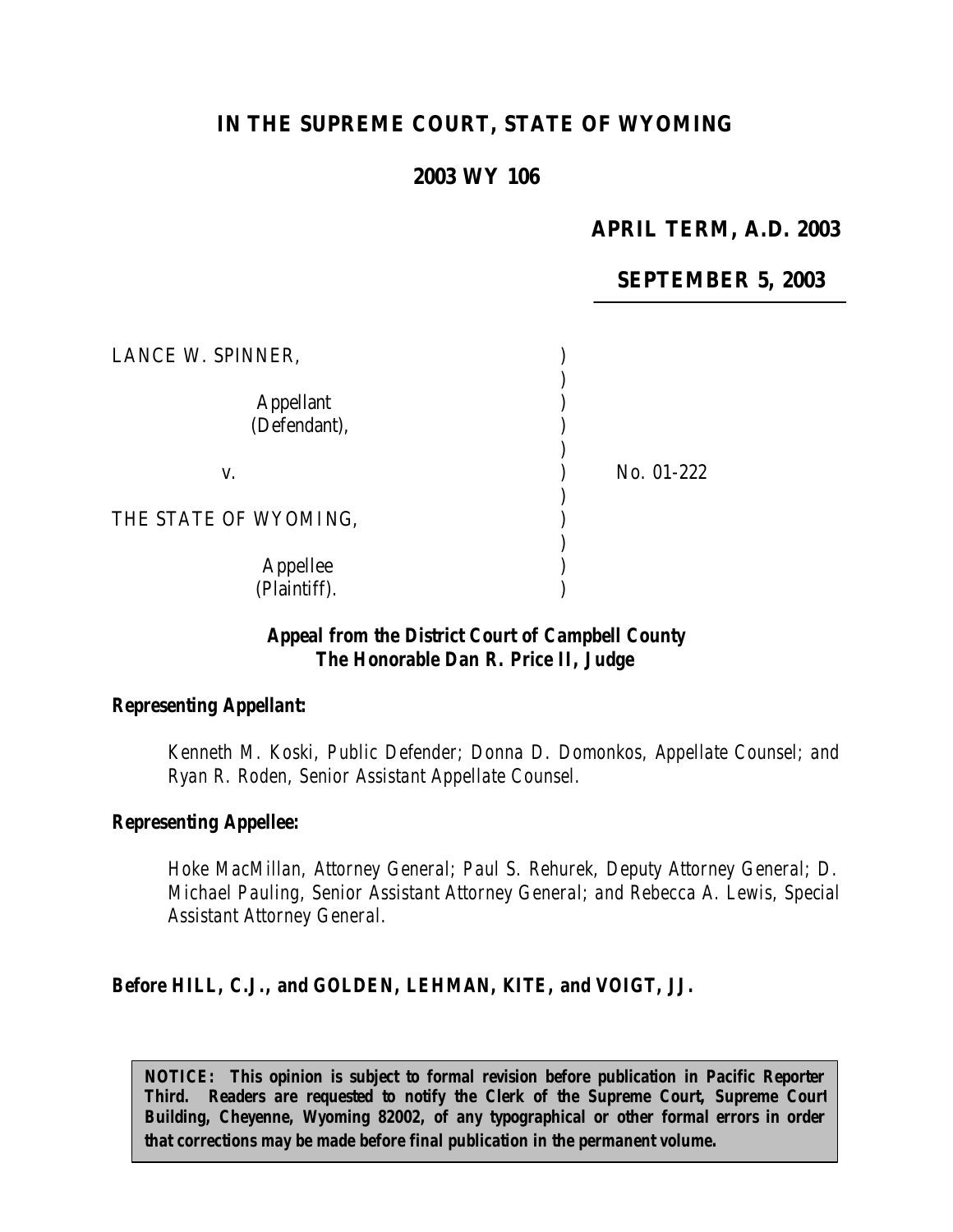### **VOIGT, Justice.**

[¶1] In June 2001, a Campbell County jury found Lance Spinner (appellant) guilty of battery against a household member in violation of Wyo. Stat. Ann. § 6-2-501(b) and (f)(ii) (LexisNexis 2003), a felony. The district court sentenced appellant to a fifteen to twentyfour month prison term. On appeal, appellant argues that the district court erred in allowing the State to introduce expert rebuttal testimony that amounted to improper character evidence, that in their trial testimony, officers attributed statements to appellant that were obtained in violation of appellant's *Miranda* rights, that the prosecutor improperly commented on appellant's pre-arrest silence, that the district court erred in allowing witness testimony regarding the alleged victim's hearsay statements pursuant to the excited utterance exception, that the district court erred in failing to bifurcate the proceedings concerning evidence of appellant's prior convictions, and that these claimed errors amounted to cumulative error requiring a reversal of appellant's conviction. We reverse and remand for a new trial.

#### **ISSUES**

[¶2] Appellant phrases the appellate issues as follows:

#### ISSUE I

Whether the trial court erred in allowing the testimony, on rebuttal, of the State's expert witness Michelle Daigle, as said testimony was used by the State as improper character evidence against appellant and it was not true rebuttal evidence?

#### ISSUE II

Whether appellant was timely advised of his *Miranda* rights, and whether statements made by appellant which were used against him, were in violation of his constitutional rights?

#### ISSUE III

Whether the prosecutor impermissibly commented on appellant's pre-arrest silence, solicited impermissible evidence of appellant's pre-arrest silence and argued appellant's guilt based upon appellant's pre-arrest silence, all in violation of appellant's constitutional rights?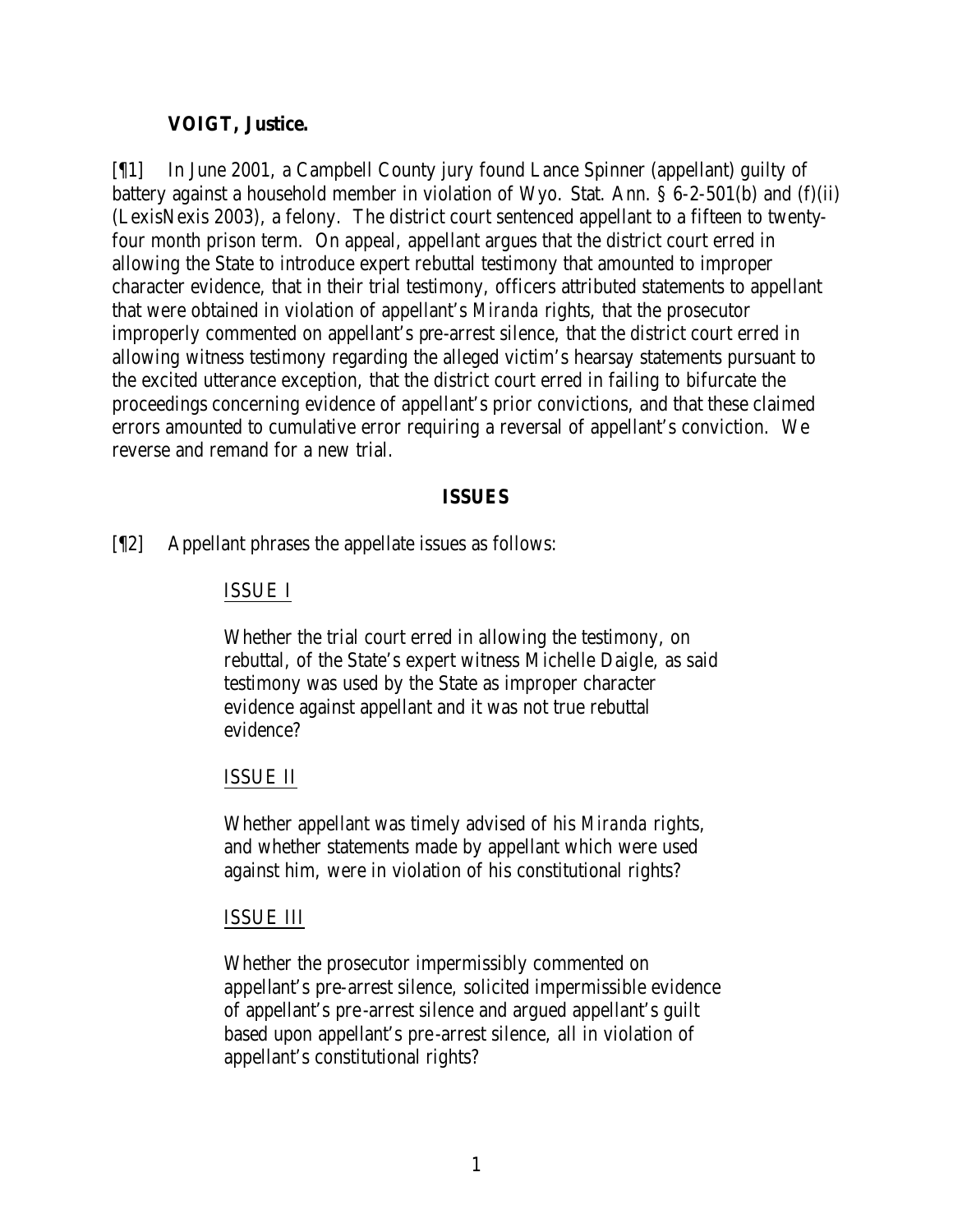## ISSUE IV

Whether the district court erred by admitting prejudicial and improper hearsay, determining that such hearsay qualified as an "excited utterance" under W.R.E. 803(2)?

### ISSUE V

Whether appellant was denied due process when the court failed to bifurcate the domestic violence trial from the penalty phase, thus allowing the jury to hear about Mr. Spinner's two prior domestic violence convictions?

### ISSUE VI

Because of the numerous errors made during appellant's trial, did cumulative error occur?

The State phrases the issues in substantially the same manner.

## **FACTS**

[¶3] On January 19, 2001, appellant and his girlfriend, Jessica Manke (Manke), shared a residence in Campbell County. That evening, the two went to a party at Sean Eckenrod's (Eckenrod) residence. Upon arriving at the party, appellant and Manke began arguing and raised mutual allegations of unfaithfulness. Manke returned home and appellant remained at the party. Around 4:00 a.m. on January  $20<sup>th</sup>$ , Eckenrod and appellant returned to appellant's residence, where appellant and Manke resumed arguing.

[¶4] We will very generally refer to the witness testimony as to what occurred thereafter. Eckenrod testified that during the argument, Manke twice initiated physical contact with appellant and also asked Eckenrod to "knock" appellant "out." According to Eckenrod, appellant ultimately turned and walked away from Manke, and Manke locked herself in the bathroom. Eckenrod and appellant continued to converse, and Eckenrod left the residence by 5:30 a.m.

[¶5] Appellant chose to testify at trial. He testified that during the argument, Manke twice initiated physical contact with him and he "threw her off," he and Manke disturbed items in their bedroom as each wanted the other to leave the residence with their respective belongings, and Manke then "ran into the bathroom and locked the door." According to appellant, Manke stated that she would not leave the residence and threatened suicide. At some point, appellant heard glass "shattering" and unlocked the bathroom door with a kitchen knife. He discovered the bathroom in disarray and Manke holding glass in her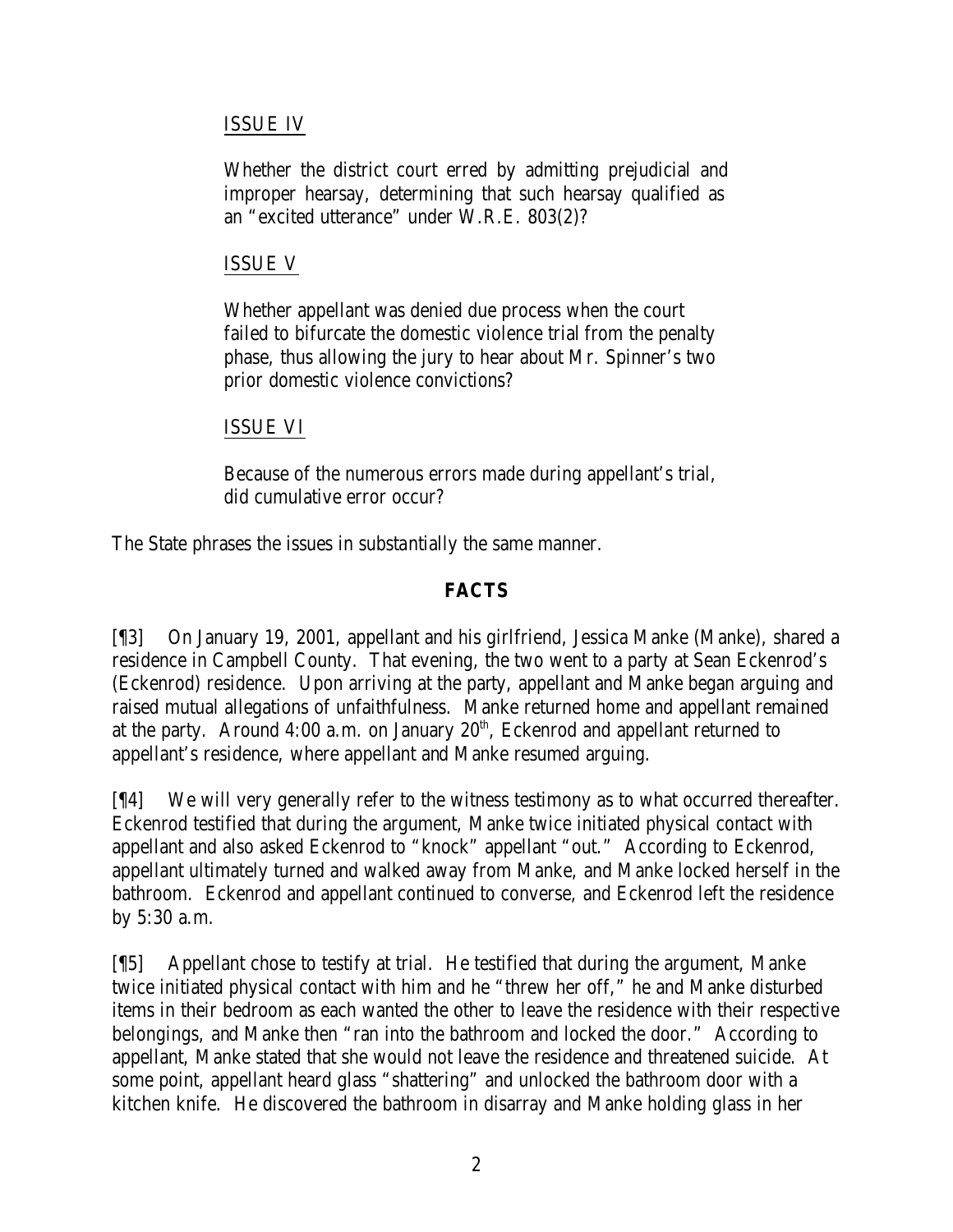hands. Appellant removed the glass from Manke's hands, which appeared to be cut and scraped, and attempted to calm Manke. According to appellant, Manke then left the residence in her car.

[¶6] Manke did not testify in person at trial. Instead, appellant's counsel played her taped preliminary hearing testimony to the jury. In that testimony, Manke stated that she initiated physical contact with appellant during the argument, he "pushed" her away but did not otherwise initiate physical contact with her, and she locked herself in the bathroom. According to Manke, she "popped a handful of sleeping pills" because she did not want appellant to leave and "punched out a picture frame." Appellant entered the bathroom and held her only "to keep me from hurting myself," and Manke left the residence for the Knigge residence because she wanted "sympathy." At the Knigge residence, Manke told the police that appellant choked her, kicked her, and pulled her hair, but claimed at the preliminary hearing that she lied to the officer out of "[a]nger, frustration, and I was wanting to get Lance back," "it was revenge."

[¶7] Lyle "Buzz" Knigge, and his girlfriend Mary Knigge, lived three trailers from appellant and Manke. At approximately 7:00 a.m. on January  $20<sup>th</sup>$ , while Buzz and Mary Knigge were sleeping, Manke entered the Knigge residence, "crying and screaming," through an unlocked patio door. Buzz Knigge, awakened from a deep sleep, asked "What the hell is going on?," to which a "pretty upset" Manke replied "Lance just beat the shit out of me." According to Mary Knigge, Manke came "running in" and appeared "scared," and told Mary Knigge that she and appellant "got in a fight" and appellant was "choking her." Mary Knigge observed redness on Manke's neck, and an injury to her hand. Mr. Knigge called the police.

[¶8] Officers Rebecca West and Chuck Deaton arrived at the Knigge residence shortly thereafter. As the officers arrived, they encountered appellant as he proceeded towards the Knigge residence. After some interaction, Officer West went inside the Knigge residence, while Officer Deaton remained outside with appellant. Upon entering the residence, Officer West recalled that Manke was "real stiff" and "lethargic," "[a]lmost in shock," her voice was "scratchy and she kept having to clear her throat." According to the officer, Manke's right hand was covered in blood, a couple of the knuckles swollen and bruised, her throat area was red, and she complained of a bruise on her arm and a knot on the left side of her forehead.

[¶9] Officer West exited the residence, informed appellant that he was under arrest, and a struggle between appellant and the officers ensued. At some point during the struggle, Officer West recalled appellant screaming "she's cheating on me, what was I supposed to do." The officers subdued appellant and Officer Jason Marcus transported appellant to the detention center. According to Officer Marcus, appellant again stated "What was I supposed to do? She was cheating on me" during the transport. Appellant also apparently stated that he had not done anything to warrant his arrest.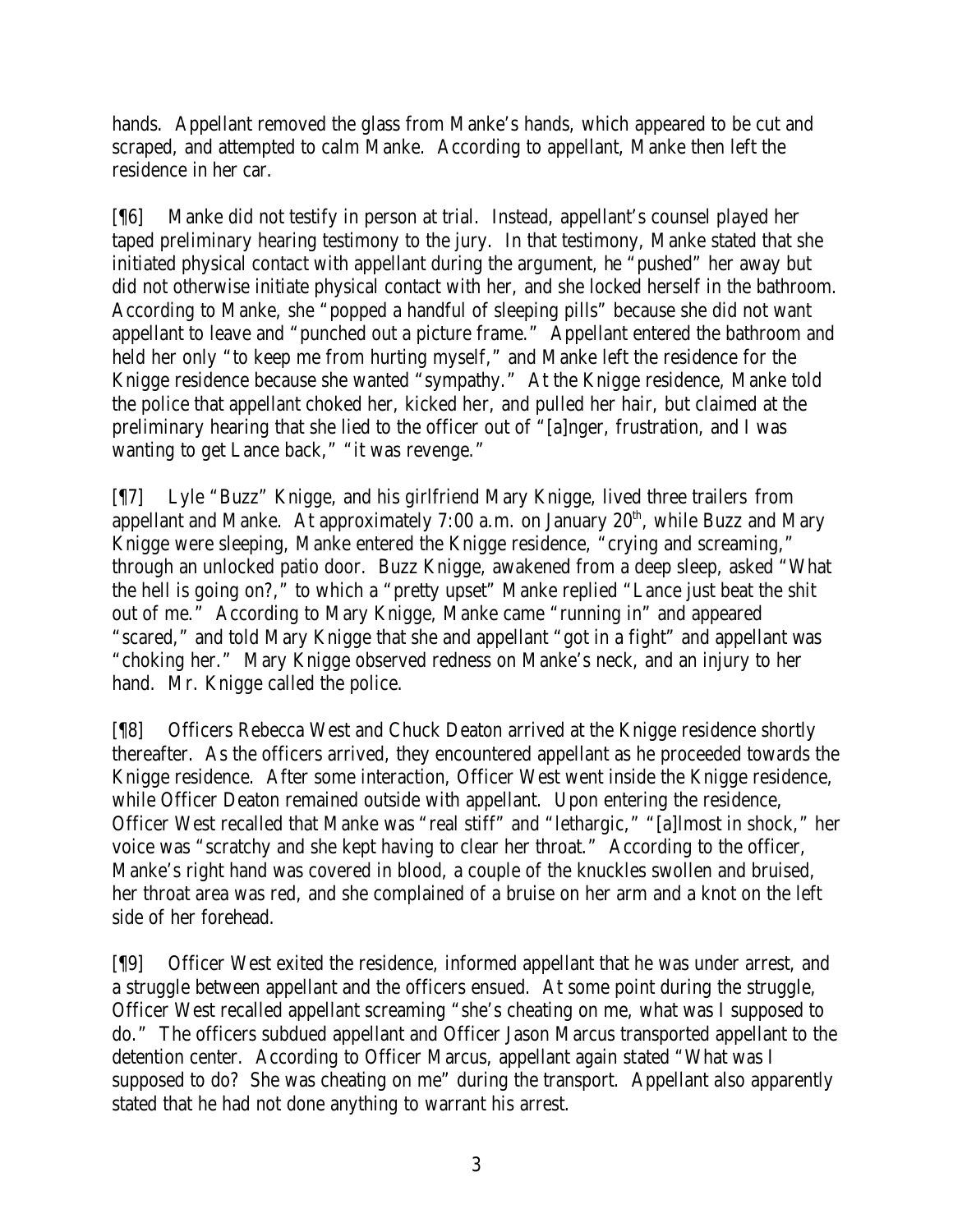[¶10] Manke informed an EMT who responded to the Knigge residence that she "had been hit with a fist to her head and shoulders, and that she had been choked." She also complained of neck, left clavicle, and right wrist pain, and tenderness in her lower back. A nurse noted that Manke reported "right hand pain through glass frame. Neck and back. Fell into tub. Choked. Hit head."

[¶11] Officer West went to appellant's residence and described the scene as follows:

As we go into the back in the main master bedroom, the place is destroyed. There's blankets everywhere and the curtains were ripped off the windows. The clothes are ripped – thrown everywhere. It's a complete mess. The window above the bed has been shattered. There's glass on the floor.

So we go in the bathroom and there's a picture frame that's wooden in the garbage can and also glass on the floor as well as in the garbage can. There's a broken towel rack. There's clothes and stuff strung all over the place in the bathroom.

Two days later, Manke's mother observed bruising on Manke's neck that "looked like from fingers." However, when Officer West contacted Manke to take pictures of bruising, Manke replied that there was no bruising.

[¶12] Appellant was charged with battery on a household member in violation of Wyo. Stat. Ann. § 6-2-501(b) and (f)(ii), a felony. In June 2001, a jury found him guilty of that offense, and the district court sentenced appellant to a fifteen to twenty-four month prison term. Appellant appeals from that judgment and sentence.

## **DISCUSSION**

#### *Constitutional Right to Silence*

[¶13] Appellant argues that the prosecutor improperly commented on appellant's prearrest silence during opening statement, in questioning law enforcement officers during the prosecution's case-in-chief and rebuttal case, in cross-examining appellant, and during the prosecution's closing and rebuttal argument. Appellant's trial counsel did not object to these alleged comments at trial. On appeal, it is therefore incumbent upon appellant to demonstrate plain error in that "the record clearly shows an error that transgressed a clear and unequivocal rule of law which adversely affected a substantial right." *Compton v. State*, 931 P.2d 936, 939 (Wyo. 1997).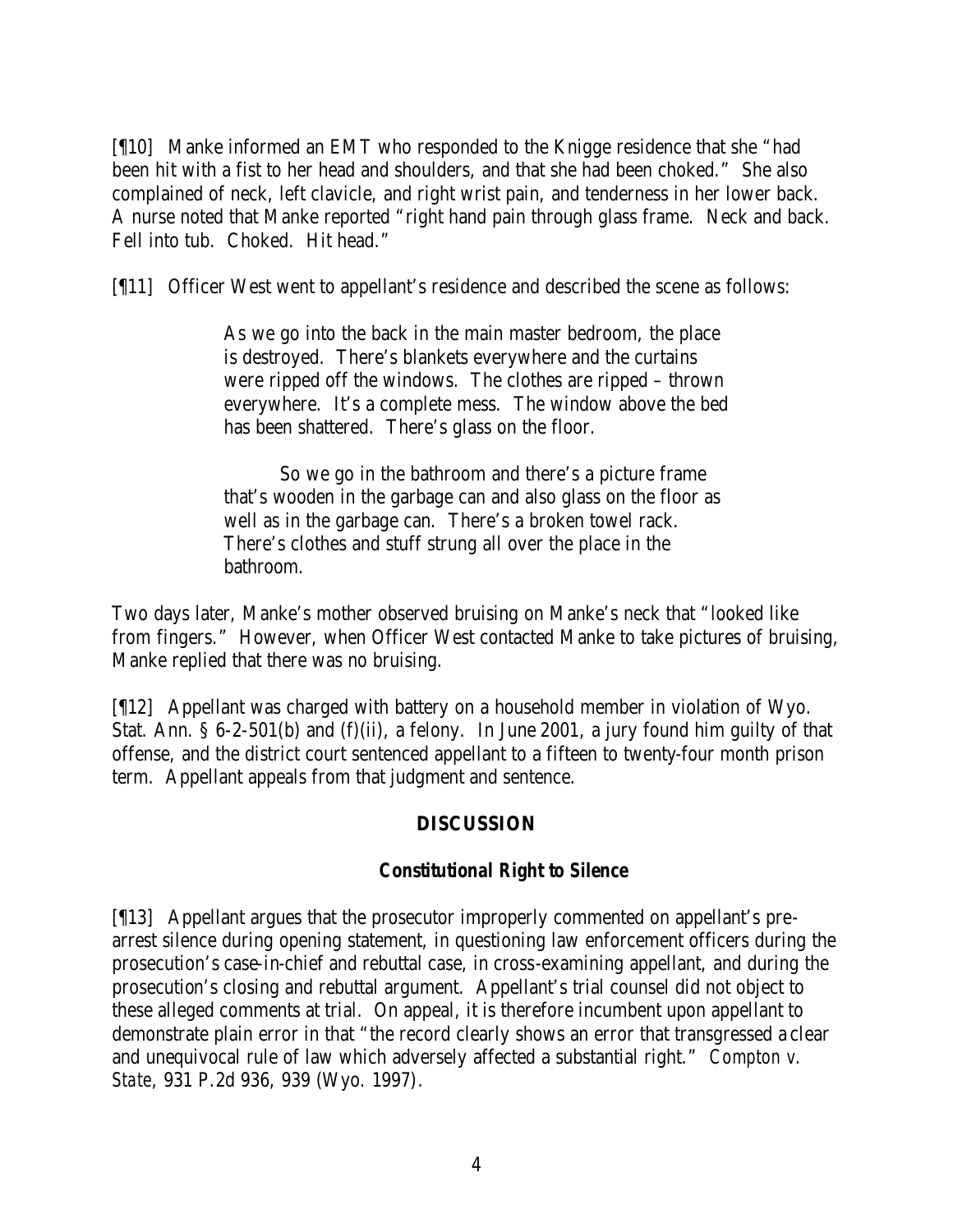[¶14] The record clearly reflects what occurred at trial without resorting to speculation. To accurately establish the context of the challenged statements, we quote extensively from the trial record. The prosecutor made the following remarks during opening statement:

> The police . . . [p]ulled up and Becky West sees this man, the defendant, approaching [the Knigge residence] quickly. She intercepts him at the fence. The defendant is just approaching the gateway to Buzz's yard when Becky West approaches him and intercepts him.

> And she says, "Who are you, because we just got called to this disturbance."

She just wants to know his name. Who are you? The defendant refuses to give her his name. She says, "Where do you live?"

The defendant refuses to even say where he lives.

He's asked several times by officers who he is, and never once for the simple request just to know who he is does he give them any information at all.

He's just trying to dodge around moving back and forth and trying to get closer and closer and closer to the inside of Buzz Knigge's house where Jessica had ran to.

In fact, at one point the officers are out there and he says he wants to go check on his car trying to go around. There's a back entrance to Buzz Knigge's house, ladies and gentlemen, back here. The defendant tries to go around that way and they intercept and say, no, you need to stay right here until we figure out what's going on.

[¶15] The prosecutor then elicited the following testimony from Officer West during the prosecution's case-in-chief:

> A. We got a report that the dispatcher said she received a 911 call from [the Knigge address] stating that there was a female there that had run from [appellant's address] because there had been a physical family fight between her and a male.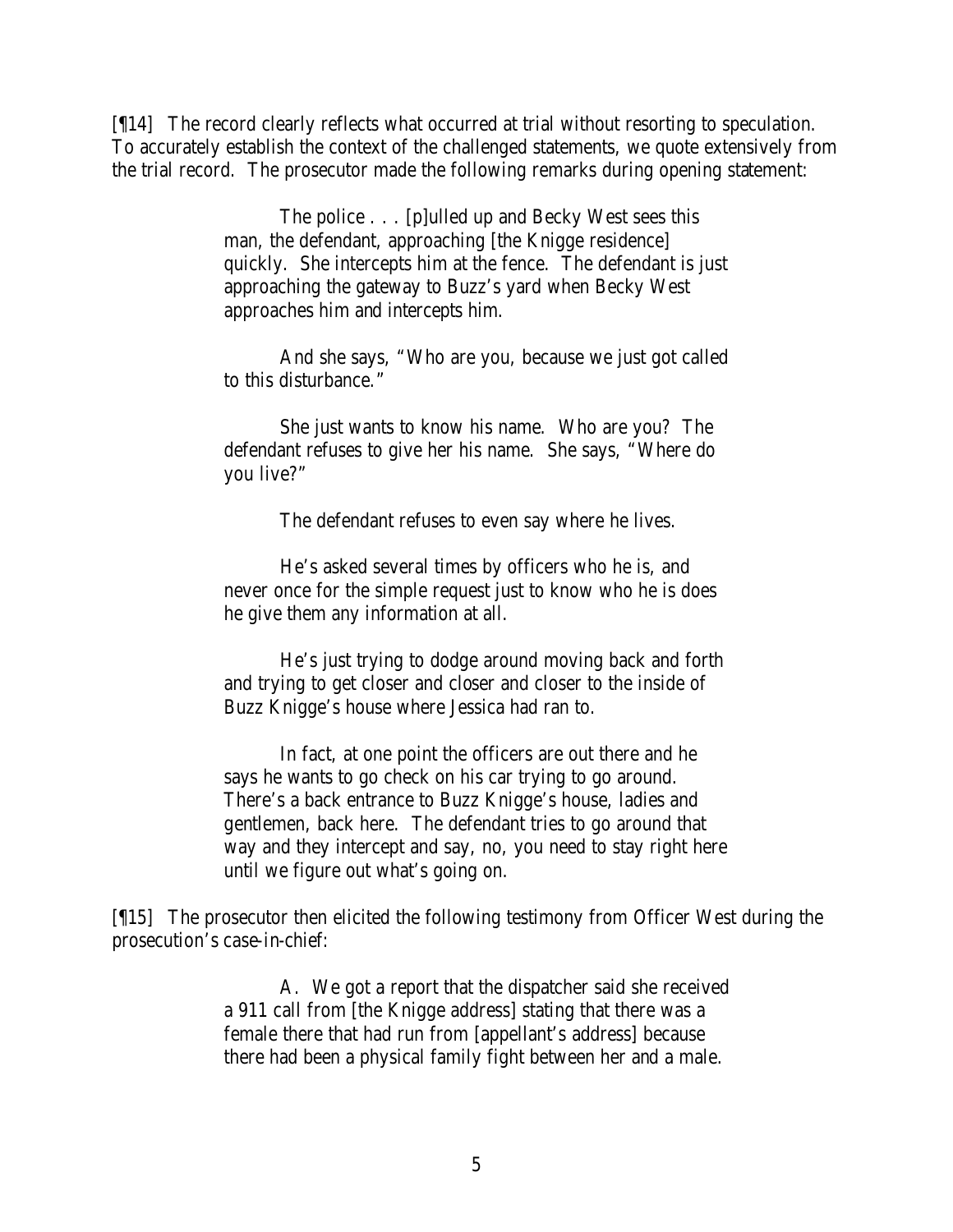Q. So when you pulled up to [the Knigge address], did you have any names at that point as to who was involved and in what?

A. No, we did not. The only name we had was that the victim was at Buzz Knigge's house.

Q. Okay. When you pulled up to [the Knigge address], do you see anything right on pulling up?

A. Yeah. As we were pulling up to the house, we noticed that there was a male dressed in jeans and a green long-sleeve shirt walking towards the trailer. He's almost to the corner of the yard when we pull up in the drive there.

. . .

A. As we're pulling in, he's still on the street and he crosses over and he's just about to the corner of the residence. . . .

. . .

. . .

Q. When you see this male approaching [the Knigge address], what do you do?

A. Well, I immediately – I was in the passenger's side. I immediately get out of the patrol car. Officer Deaton gets out shortly after me and we confront the male. He's about to the gate. He hasn't quite made it to the chain link gate. Then at that time I asked him what his name was and if he lived there. And he stated no, and he wouldn't tell me what his name was.

Q. Let me slow you down here. . . .

Q. Okay. So you asked him what his name was and he wouldn't give that to you?

A. No. He told me he needed to go inside of the trailer and I asked him if he lived there and he told me no.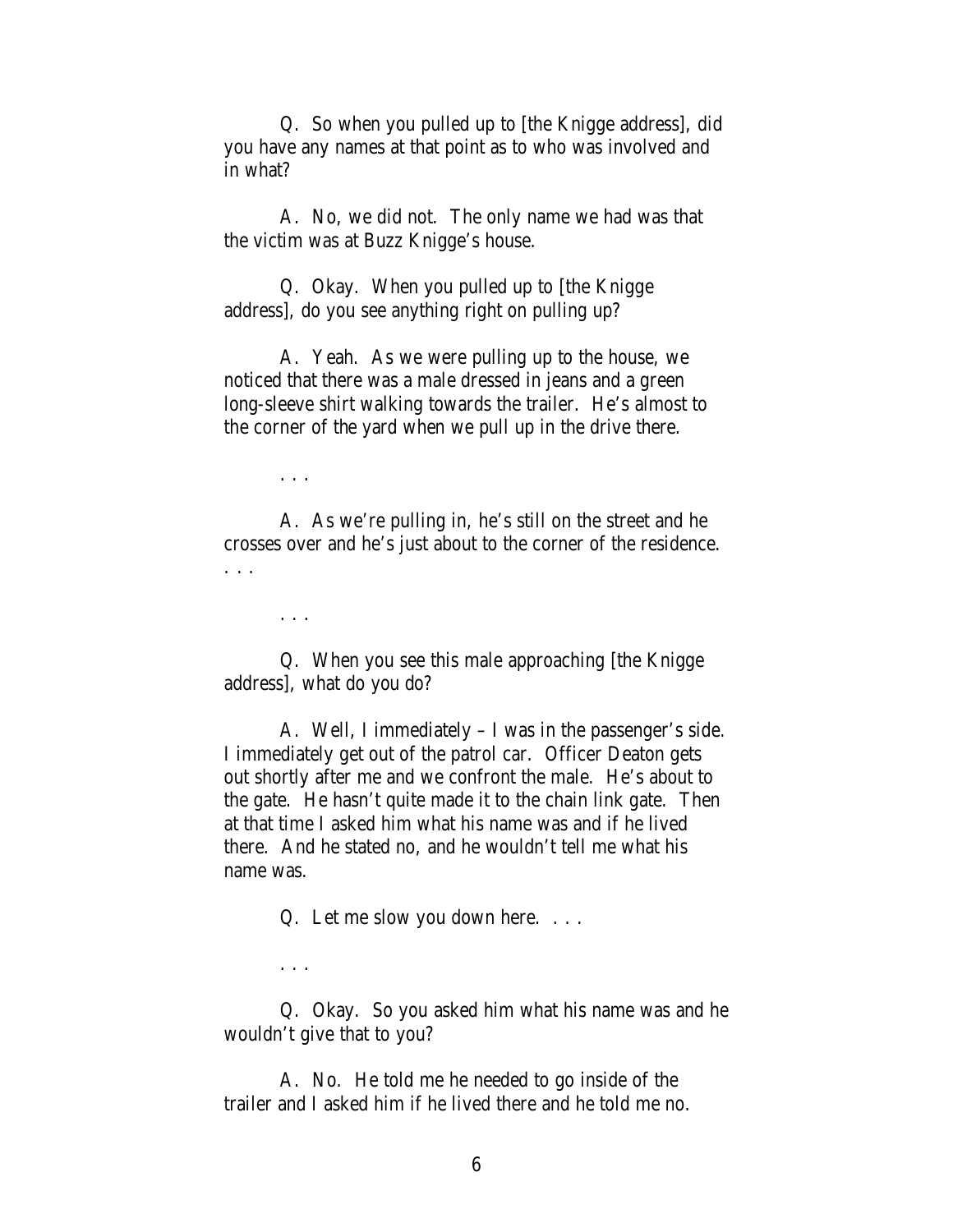Q. What trailer is he saying that he needs to go inside of?

A. Into Buzz's trailer there. I knew that to be Buzz Knigge's house from prior contacts.

. . .

Q. Okay. What do you do at that point?

A. After he wouldn't tell me who he was and why he needed to be in the trailer, I told him we received a report from this trailer and we were there investigating a 911 call and needed to know what was going on. That's why it was important that we know who he was.

. . .

Q. You were just investigating at that point?

A. Yeah. We hadn't even touched him at that point. We weren't letting him in the gate. He kept trying to get in the gate but, yeah, I told him I couldn't let him in the house until we knew what was going on.

Q. What happens at that point?

A. He was real nervous. He was kind of bouncing off the sidewalk back and forth. Wouldn't stand still. Wouldn't answer. Wouldn't tell Chuck [Deaton] who he was. Wouldn't tell me who he was. At one point he tried to walk around me and reach for the latch on the chain link gate and actually flipped the latch up. At that point I grabbed the top of the gate and stood directly in front of him.

. . .

A. I told him he wasn't going to go in until we found out what was going on inside.

Q. What happens at that point?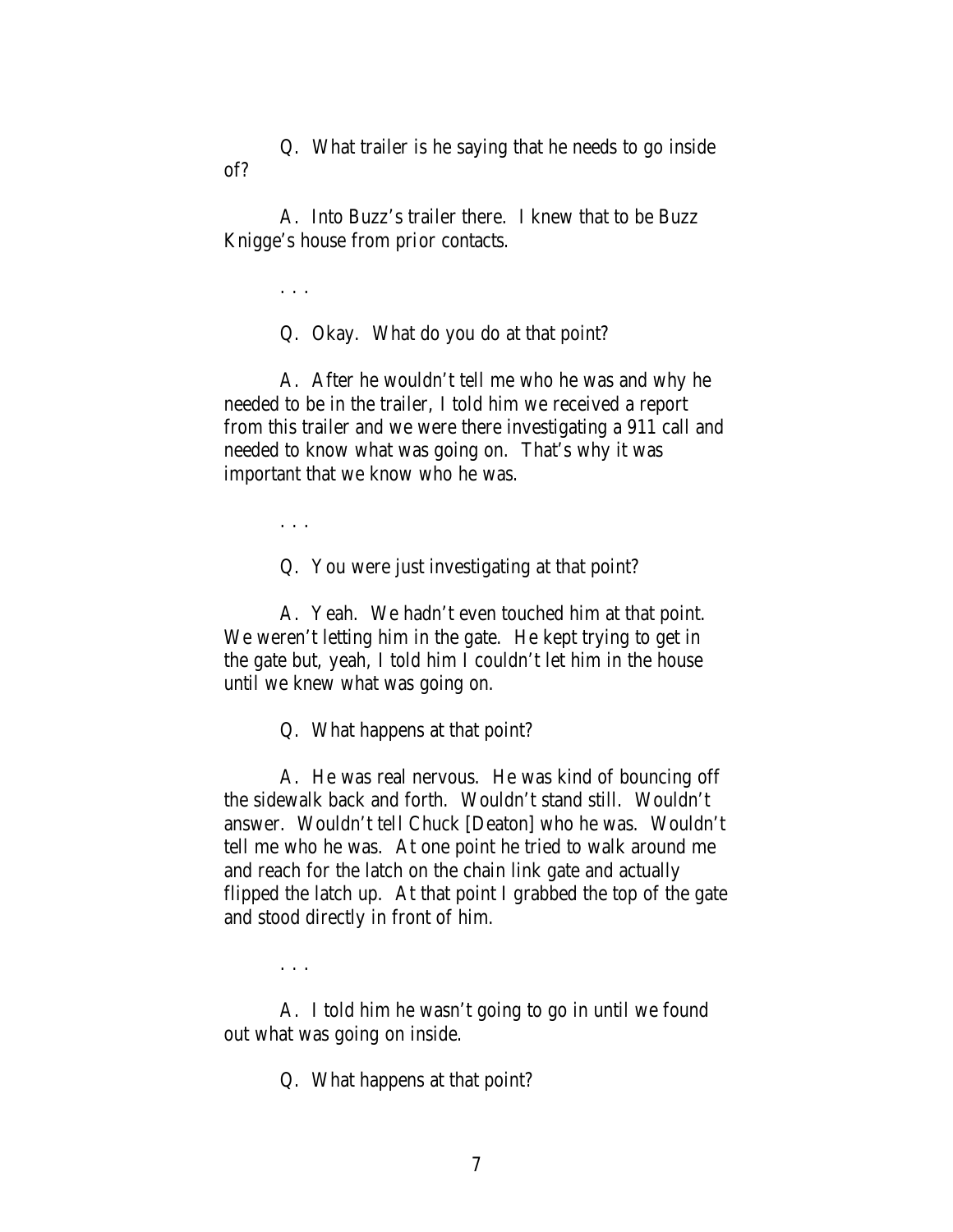A. About that time is when he tells me fine, he's just going to go home. He won't tell us where home is. And Officer Marcus shows up about that time.

. . .

. . .

Q. Is this male in the green shirt – let me – just to clear things up, were you able to get the name at some point of who the male in the green shirt was?

A. Yeah, I – after I made an initial appearance on the deck and I just – I hadn't even crossed over the threshold of the trailer, I asked Buzz. And the female later identified him that this was the guy. And Buzz said, "Yeah, that's Lance." And I confirmed with Jessica that that was Lance. And then I stepped out and asked him if that was his name and he said it was.

Q. Okay. How many times before you actually found out from other people who he was? How many times had he refused to give you that information?

A. I asked him three maybe four times, and I think that Officer Deaton asked him once or twice.

Q. And until these people inside the trailer, inside Buzz's house, until they gave you his name, was the defendant ever cooperative in giving you his name?

A. No, that was as much cooperation as he ever gave.

Q. Let me ask you about his mood. You said that he was kind of bouncing around.

A. Yeah. He was real – wouldn't stand still. He wouldn't talk to us. Real – just, yeah, just bouncing off the wall. He was real hyped up.

Q. Okay. During this time when you were approaching with Lance Spinner, did you ever – did he ever say anything to you, to you two officers?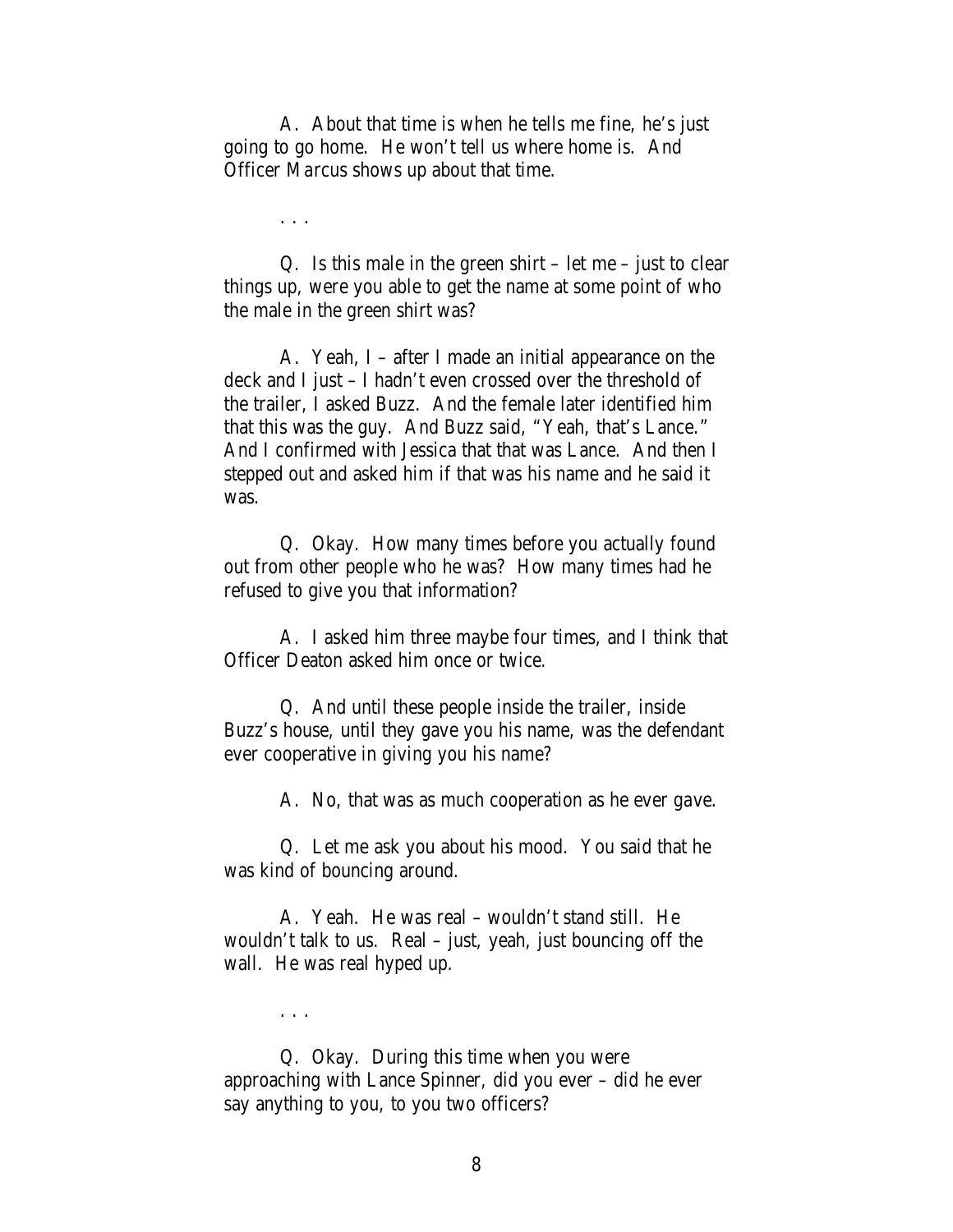A. While I'm – at what point?

Q. Well, did he ever respond to any questions of yours?

A. Not to mine, no. He just refused to answer anything I had to say.

Q. Okay. Beyond the questions that you've already testified about that you asked him, his name and where he lived, did you ask him any other questions?

A. I had asked him if his wife or girlfriend was inside the trailer and if they had had a fight. And he responded no to both of those questions.

Q. Did you, beyond asking him about that, did you ask him any other questions?

A. I just asked him what he was doing down there and he wouldn't tell us.

The prosecutor queried Officer Jason Marcus in a similar manner:

Q. Can you tell us – when you first saw this person you described as Lance Spinner, can you tell us what is his mood?

A. He was very excited at that point. I speak to Officer Deaton and he wants me to stay with the male, and he at that time wanted to get inside the fence area.

Q. Who wanted to get inside the fence area?

A. Lance Spinner.

Q. How do you know that?

A. He said he wanted to go in and see if his girlfriend was there.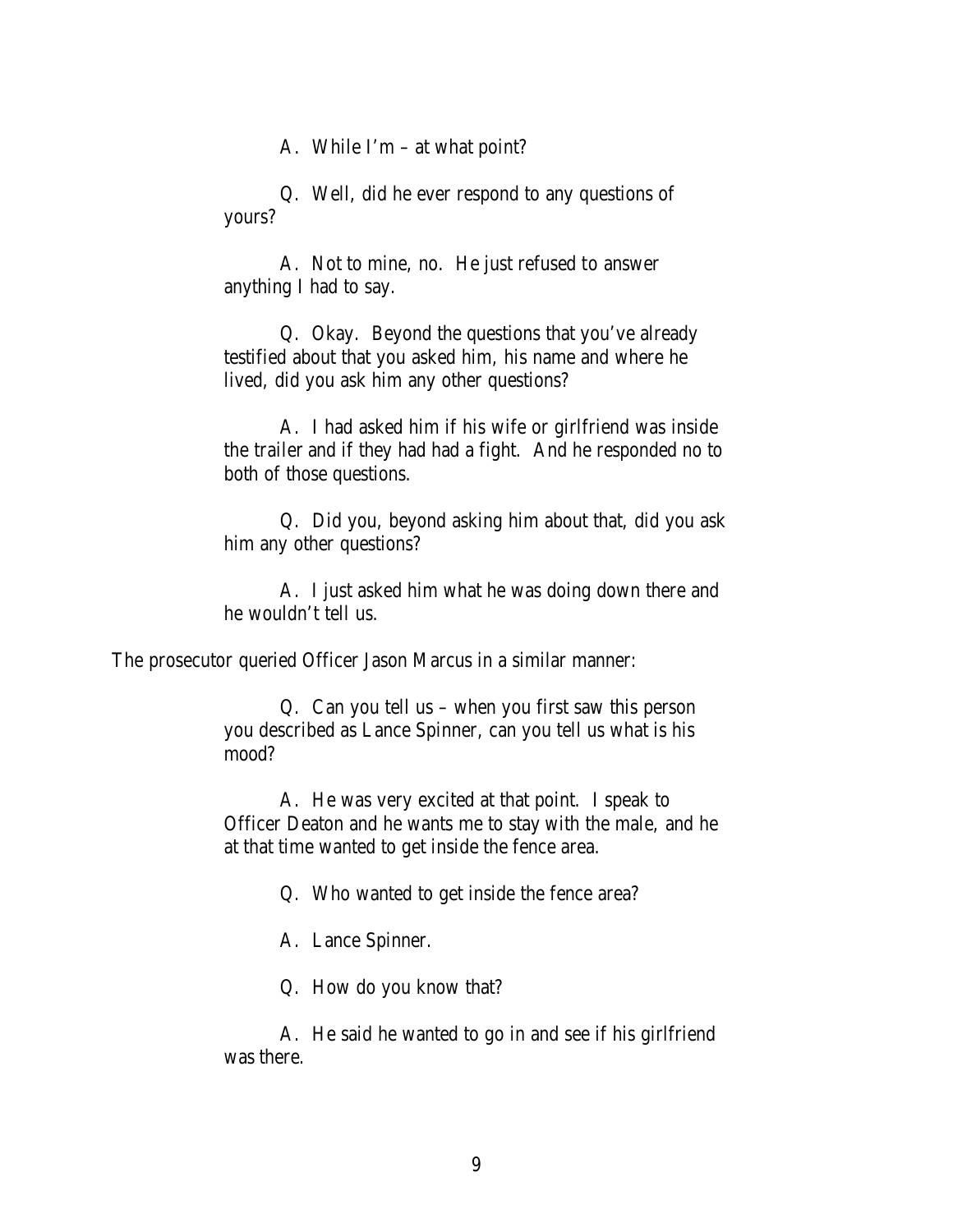Q. And you said he was very excited. Can you describe what was it about him that made you think he was excited?

A. He was walking back and forth and attempted to get inside the fenced area. I told him that he needed to stay here and talk to me, and I tried to get his name at that point. And he again tried to go inside the fenced area. I put my hand on his arm to stop him from going inside the fenced area just to see, you know, his name and other just general information I needed at that point.

Q. When you asked him the first time for his name, what did he tell you?

A. He didn't say anything. He was very in tuned about just the front of the residence. He was staring at the front door of the residence.

. . .

. . .

A. Yes. I put my hand on him to hold him – to stop from going inside the fenced area.

Q. What happened at that point?

A. At that time he again starts to pace and starts to go around the back of the residence saying he wants to see if his car is there.

Q. Does he actually head off in some direction?

A. Yes. He goes toward the back of the residence along the side.

A. At that time, again, you know, we got about to here. I told him we needed to come back because I wanted to make sure the other officers were okay at that point. And I told him just to stay over here by the front area of the home. And asked him again what his name was.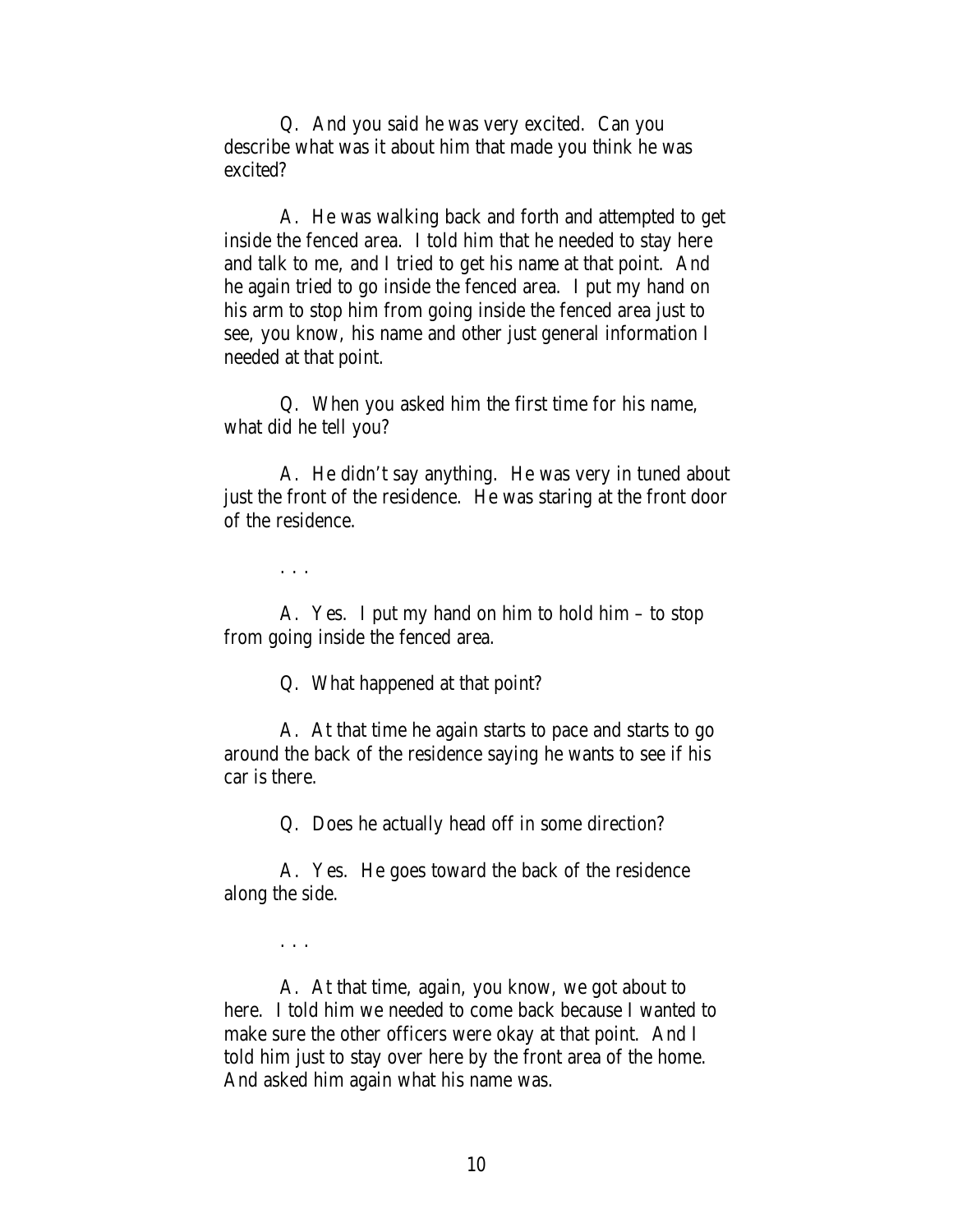Q. Okay. When you get him around to the back – to the front or the first gate where you saw him at and you asked him his name, what – did he give you his name?

A. No, he doesn't. Again, he says that he just wants to see if she's in there. And Officer Deaton then comes out to assist me at that point.

. . .

Q. At any time before Officer West comes back outside, does he give you any of the information that you requested?

A. No.

[¶16] The prosecutor questioned Officer Jay Ostrem as follows regarding a phone conversation with appellant:

> A. I told him that I was Sergeant Ostrem with the police department; that I was returning his call, and I asked how I could help him.

> > Q. What did he say?

A. He wanted to know why officers had been in his house and who these officers were.

Q. And what did you say?

A. I told him that the officers were probably in his house because it was a crime scene.

Q. Did he respond?

A. He stated that he had been arrested at Buzz Knigge's, which would be down in the area of [the Knigge address] and [appellant] was living at [appellant's address].

Q. And what did you say in the next step of the conversation?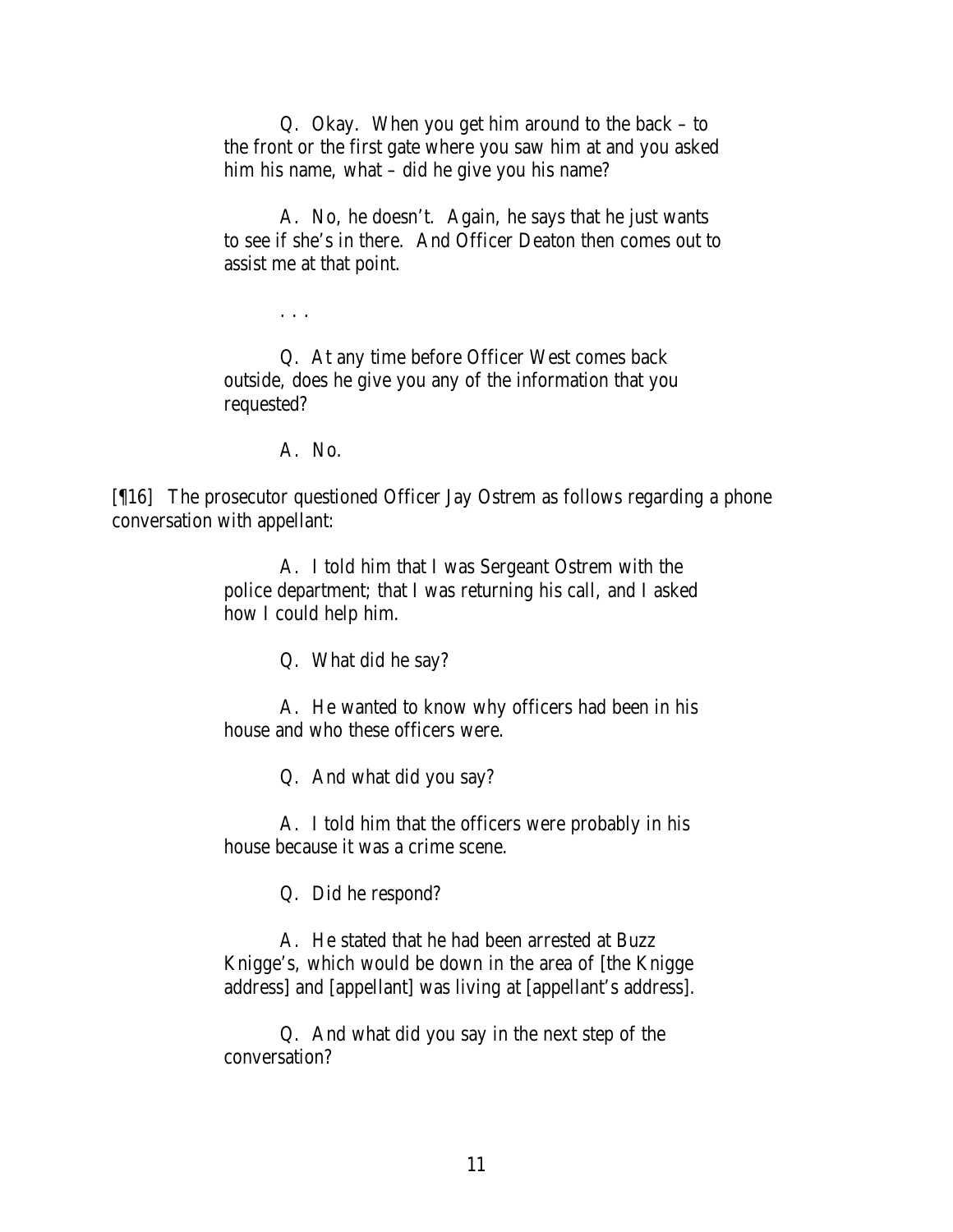A. Well, I asked him, "Where did you assault the girl?"

Q. Was that exact language?

A. Yes.

Q. What did he say?

. . .

A. He said, "In my house."

Q. Was that it?

A. Well, I told him, "Well, then it's a crime scene."

Q. When you tell him that it's a crime scene, does he have any further explanation?

A. Well, he seems fine with that. And then asked who the officers were that were in the house.

. . .

Q. Sergeant Ostrem, did Mr. Spinner ever say anything exactly about the fight itself?

A. No, he didn't.

Q. Okay. Did he ever question why it was a crime scene beyond what you told him?

A. No.

[¶17] The prosecutor made the following remarks during closing and rebuttal argument:

What we do know with certainty is that [Manke] ran out of the house. She was upset. She was crying. She ran up to Buzz Knigge's house . . ..

. . .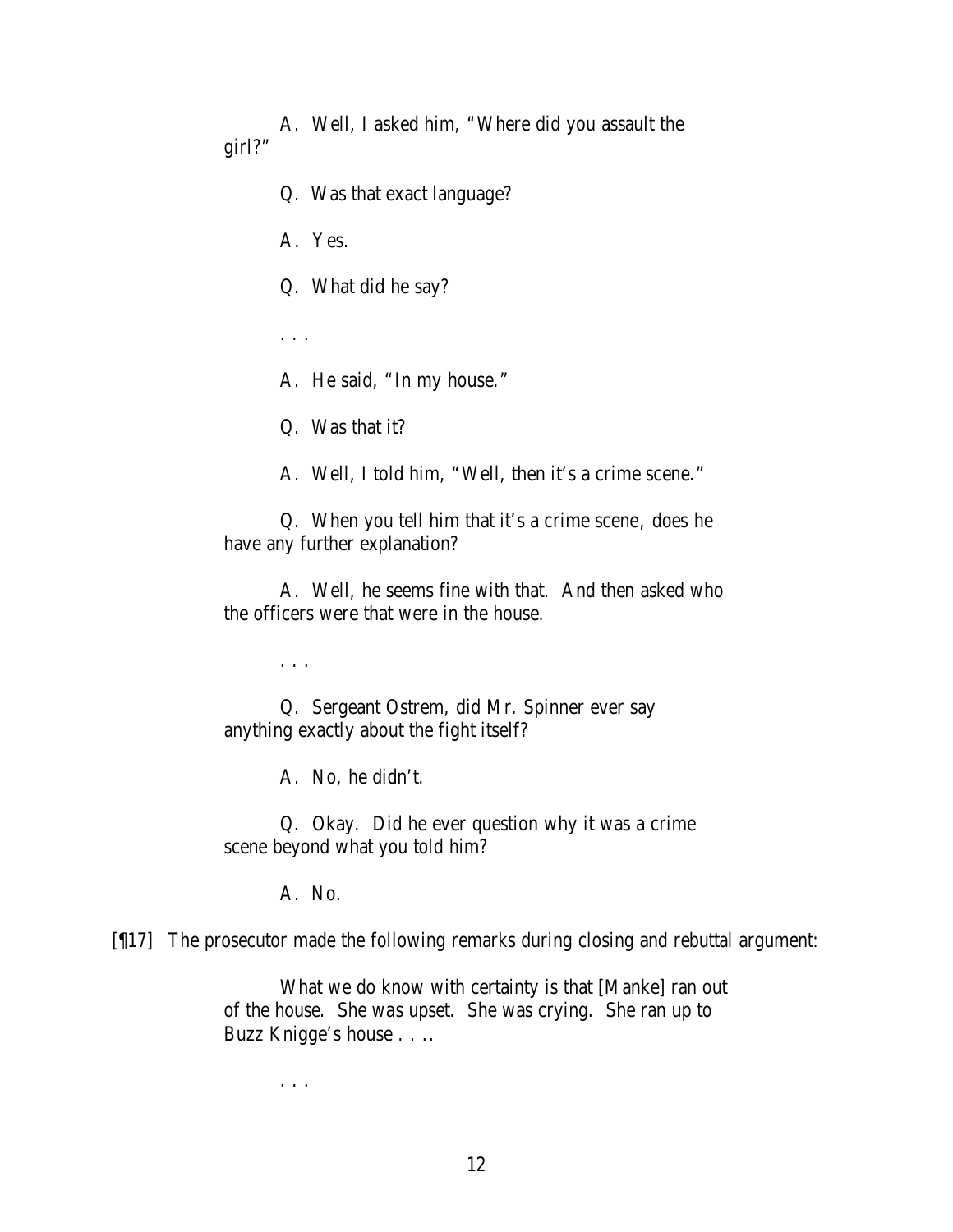The defendant not far behind because just as the police get there, the defendant is approaching Buzz's residence . . .. He's moving straight across from [appellant's address] to [the Knigge address] and he wants to get in.

The police arrive. They don't even know who is involved in it, yet, they don't know anything so they approach the defendant and they say, "Hey, what's your name?" He won't even give them that information. They said, "Where do you live?" He won't give them that information either.

He's agitated. He's moving back and forth. He's trying to get closer and closer to [the Knigge address]. And why, ladies and gentlemen? Because he wants to get to the victim before the police do. That's what makes sense from that pattern.

And why does he want to get to the victim before the police do?

Because he just attacked her. He just caused the injury to her and he doesn't want to get in trouble again.

. . .

The defendant keeps trying to get around the officers. In fact, he starts outside the gate, ladies and gentlemen, trying to get around them. And as the officers are talking with him trying to get information from him, he repeatedly refuses to give any information. He then tries to go around to the other side. And around here, ladies and gentlemen, to the other door to get at [Manke].

The officers stop him. Jason Marcus says, "No, you've got to stay over here." And by that time the defendant manages to sneak around and get inside Buzz Knigge's gate before the officers are able to slow him down and stop him from moving any further. They even have to warn him, you know, if you don't stop that, you may be charged with interference. He's that uncooperative. He's that excited. He's that eager to get in with Jessica Manke and prevent her from hurting him. Prevent her from calling the law on him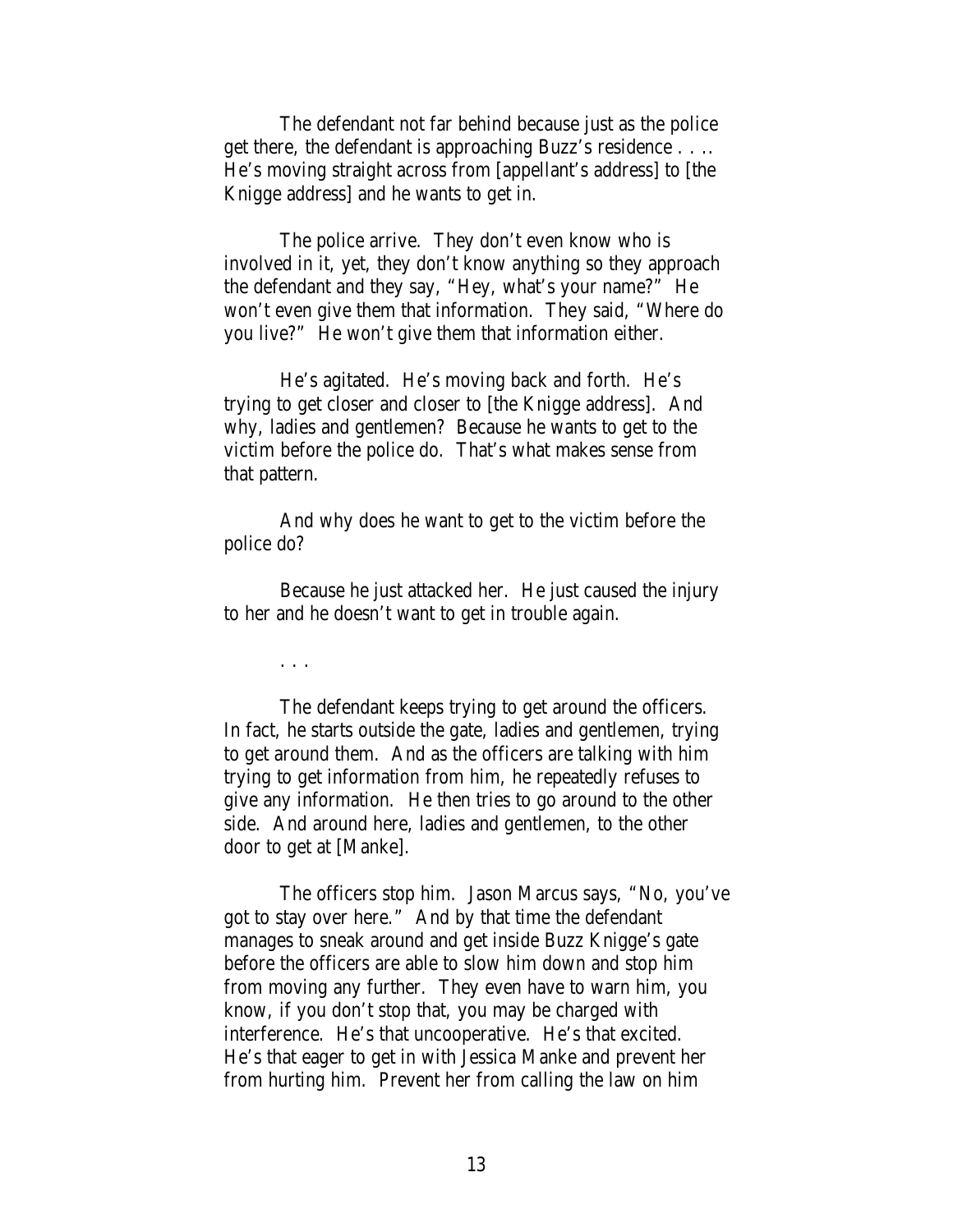and getting him the just reward that he deserves for what he just did to her.

. . .

While speaking with Sergeant Ostrem, Sergeant Ostrem returns his phone call. The defendant – he wants to know why officers were in his house, and Sergeant Ostrem returns the phone call and says, "Well, it's a crime scene."

Defendant says, "I was arrested in front of Buzz Knigge's house."

Sergeant Ostrem says, "Where did you assault the girl?"

Defendant says, ["]What?"

"Where did you assault your wife or girlfriend?"

Defendant says, "In my home."

And that is why it's a crime scene. . . .

. . .

[Appellant's trial counsel] says that Sergeant Ostrem was trying to trip [appellant] up. What story makes more sense to you?

Okay, ladies and gentlemen, we had Sergeant Ostrem testify that there was nothing more to the conversation. No explanation of innocence by the defendant. That he wasn't injecting other things about protesting that Sergeant Ostrem had used the word "assault" with him. But, ladies and gentlemen, when [appellant's trial counsel] says what story makes more sense to you, that's when you are to draw credibility – you have to think about who is more credible of a witness?

[¶18] Wyo. Const. art. 1, § 11 provides that no "person shall be compelled to testify against himself in any criminal case . . .." In *Tortolito v. State*, 901 P.2d 387, 390-91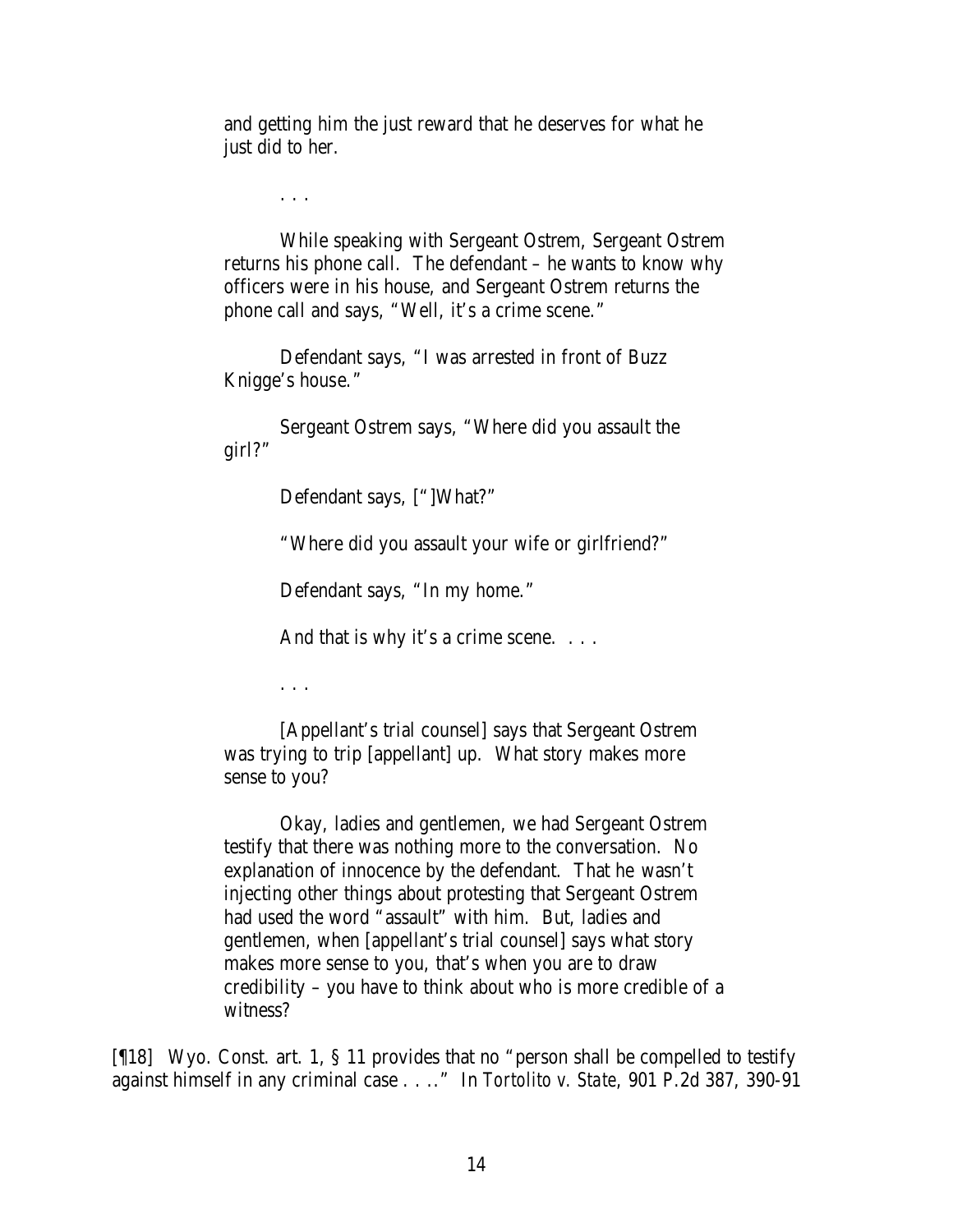(Wyo. 1995) (footnote omitted), we clearly and unequivocally held that pursuant to this constitutional provision, an individual's

> constitutional right to silence exists at all times--before arrest, at arrest, and after arrest; before a *Miranda* warning and after it. The right is self-executing.

Under the erroneous view that no constitutional right to pre-arrest silence exists, a citizen who stands mute in the face of accusatory interrogation about the crime during a law enforcement investigation and inquiry is without constitutional protection against law enforcement personnel who treat silence as probative evidence of guilt. Law enforcement personnel can time the citizen's arrest to occur after the citizen stands mute in the face of the accusation. This practice, which encourages manipulative timing of arrests, does not serve the constitutional provision's purpose of protecting the right to silence during pre-arrest, accusatory interrogation by the state's agents. Permitting prosecutorial use of that silence discourages a law enforcement system's reliance upon extrinsic evidence independently secured through skillful investigation and, instead, encourages reliance upon compulsory self-disclosure. *See Escobedo v. Illinois*, 378 U.S. 478, 84 S.Ct. 1758, 1764 12 L.Ed.2d 977 (1964).

Since the right to remain silent is a self-executing right, an accused is presumed to be exercising the right by his silence, pre-arrest and pre-*Miranda* when questioned by the state's agents for purposes of a criminal investigation. Accordingly, the prosecutorial use of the citizen's silence to infer the guilt of the citizen is constitutionally prohibited.

Prosecutorial violations are subject to the *Clenin [v. State*, 573 P.2d 844 (Wyo.1978)] rule's mandate that failure to respect the constitutional right of the citizen-accused not to have his silence called to the jury's attention will entitle the accused to a reversal of conviction. *Westmark v. State*, 693 P.2d 220, 221-22 (Wyo.1984), *citing Clenin*. A reference to silence which is not a "comment" will not be reversed absent a showing of prejudice. *Parkhurst v. State*, 628 P.2d 1369, 1382 (Wyo.1981).

. . .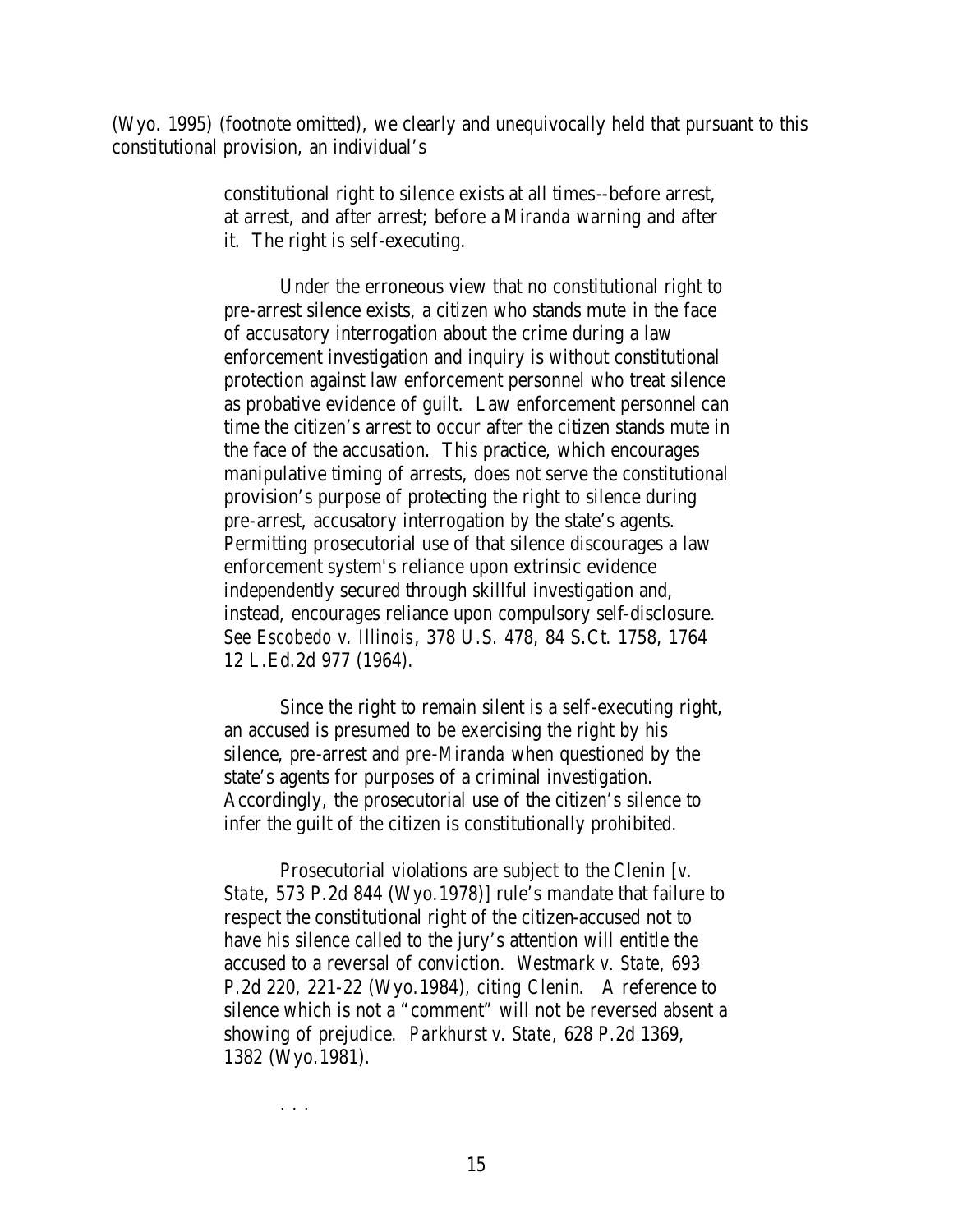A comment upon an accused's silence occurs when used to the state's advantage either as substantive evidence of guilt or to suggest to the jury that the silence was an admission of guilt.

[¶19] In analyzing right-to-silence cases, we consider "the entire context in which the statements were made" and we will "not take sentences and phrases out of context." *Robinson v. State*, 11 P.3d 361, 373 (Wyo. 2000), *cert. denied*, 532 U.S. 980 (2001). We also evaluate

> whether the prosecutor asked improper questions, whether he emphasized or followed up on the silence issue, and whether he attempted to exploit the issue in any way.

*Lancaster v. State*, 2002 WY 45, ¶ 39, 43 P.3d 80, 96 (Wyo. 2002).

[¶20] We conclude that the totality of the prosecutor's remarks, particularly during opening statement, and the prosecutor's repeated, specific questions and resulting witness testimony during the prosecution's case-in-chief, amounted to a "comment" on appellant's pre-arrest silence, and necessarily affected appellant's substantial right to "not have his silence called to the jury's attention." $1$  The prosecutor began the trial with remarks that exploited anticipated evidence regarding appellant's pre-arrest silence in the face of questions by police officers, and the characterizations contained in those remarks created a clear inference before the jury that appellant's silence and lack of verbal cooperation were consistent with his guilt. $2$  The prosecutor stated that when Officer West arrived and intercepted appellant as he quickly approached the Knigge residence, she just wanted to know appellant's name, and appellant "refuse[d]" to provide it to her; that the officer then asked appellant where he lived (which, at trial, the prosecutor knew to be the alleged crime scene) and appellant "refuse[d] to even say where he lives;" and finally that appellant was "asked several times by officers who he is, and never once for the simple request just to know who he is does he give them any information at all."

[¶21] Having established this context and its accompanying inference in opening statement, the prosecutor proceeded to elicit testimony from several police officers regarding appellant's pre-arrest silence. Officer West first testified in response to a general question that appellant would not tell her his name. However, the prosecutor revisited that

<sup>&</sup>lt;sup>1</sup> "Any comment upon an accused's invocation of his constitutional right to remain silent is prejudicial error per se entitling the accused to an automatic reversal of the conviction." *Beartusk v. State*, 6 P.3d 138, 144 (Wyo. 2000). *See also Sturgis v. State*, 932 P.2d 199, 205 (Wyo. 1997).

<sup>&</sup>lt;sup>2</sup> The State does not argue that the prosecutor intended to, or did, limit the consideration of this evidence for a particular purpose (i.e., impeachment), and what occurred during opening statement and the prosecution's case-in-chief would substantially undermine such an argument.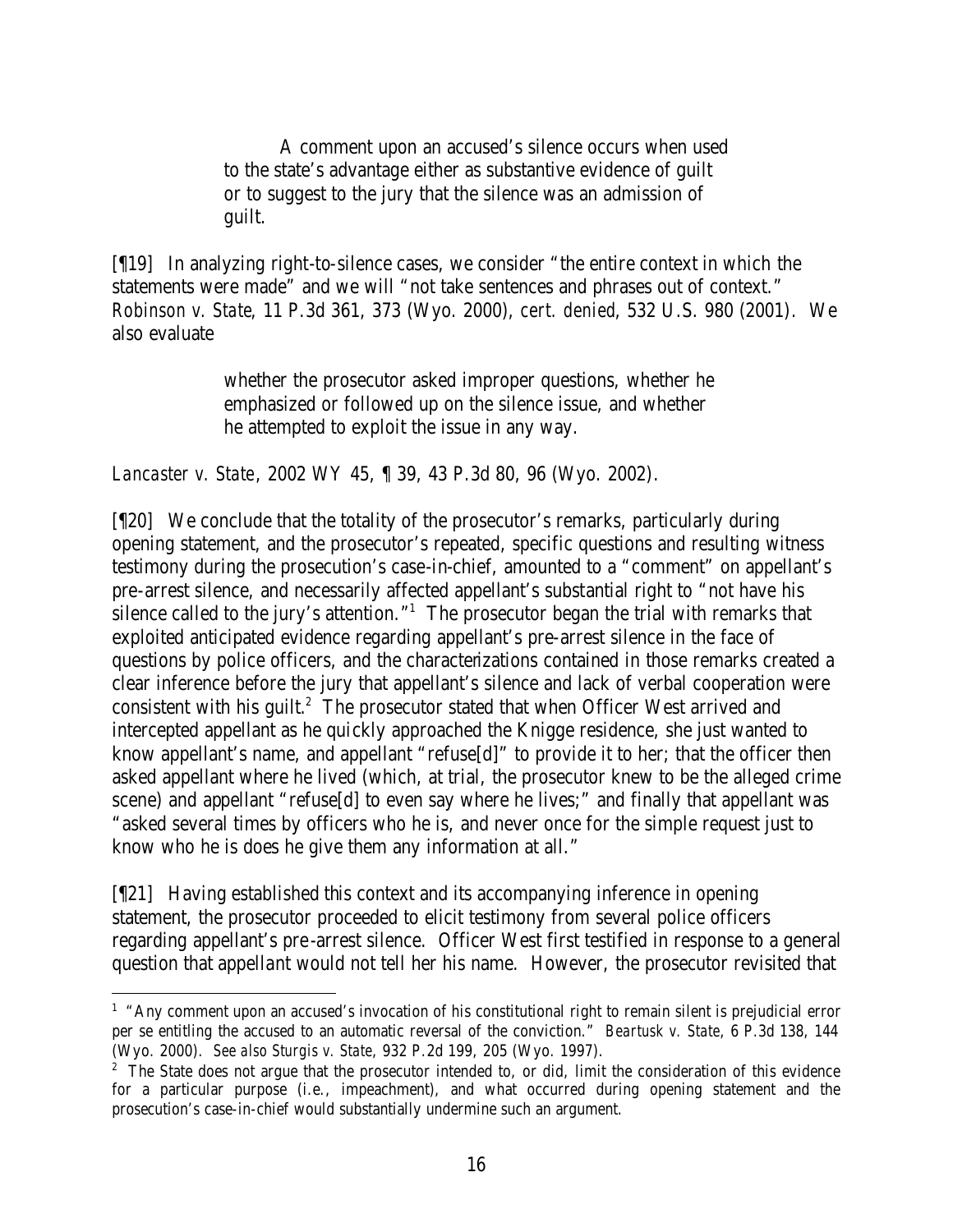testimony, repeatedly asked specific questions in that respect, and ultimately elicited a string of similar responses from the witness.<sup>3</sup> At one point in questioning Officer West, the prosecutor even emphasized the extent of appellant's refusal to answer the officers' inquiries:

> Q. Okay. How many times before you actually found out from other people who he was? How many times had he refused to give you that information?

A. I asked him three maybe four times, and I think that Officer Deaton asked him once or twice.

Q. And until these people inside the trailer, inside Buzz's house, until they gave you his name, was the defendant ever cooperative in giving you his name?

A. No, that was as much cooperation as he ever gave.

The prosecutor then asked similar, quite specific questions of Officer Marcus and, to some degree, Officer Ostrem.<sup>4</sup>

[¶22] During closing and rebuttal argument, the prosecutor reiterated that "as the officers are talking with [appellant] trying to get information from him," appellant would not "even" provide his name or address to the officers and "repeatedly refuse[d]" to give them "any information." While these statements were somewhat more focused in conjunction with the prosecutor's argument that appellant was attempting to "get to the victim before the police" because "he just attacked her," to "prevent her from hurting him," and to prevent "her from calling the law on him and getting him the just reward that he deserves for what he just did to her,"<sup>5</sup> evidence of appellant's silence was not meaningfully probative of that argument as opposed to the aforementioned inference; indeed, the *substantive* use of "silence" is generally of minimal probative value. *See, e.g., Combs v.*  Coyle, 205 F.3d 269, 285 (6<sup>th</sup> Cir.), *cert. denied*, 531 U.S. 1035 (2000). <sup>6</sup> Further, the officers testified extensively to other evidence regarding appellant's alleged demeanor,

<sup>&</sup>lt;sup>3</sup> Some of these responses were to general questions, but given the prosecutor's remarks during opening statement (Officer West having been present in the courtroom as the State's investigating officer) and the prosecutor's repeated, specific questions regarding appellant's silence, it would be quite difficult to find that these responses were unanticipated. The State presents no argument to the contrary.

<sup>&</sup>lt;sup>4</sup> We do not mean to insinuate that the officers acted inappropriately in questioning appellant upon arriving at the Knigge residence. It is the use, and characterization, at trial of evidence regarding appellant's silence in the face of that questioning that is at issue in this appeal.

<sup>&</sup>lt;sup>5</sup> Appellant does not question the propriety of this argument.

<sup>&</sup>lt;sup>6</sup> The context of the prosecutor's argument appears to enhance, rather than diminish, the inference created by the prosecutor's specific remarks on, and characterizations of, appellant's silence.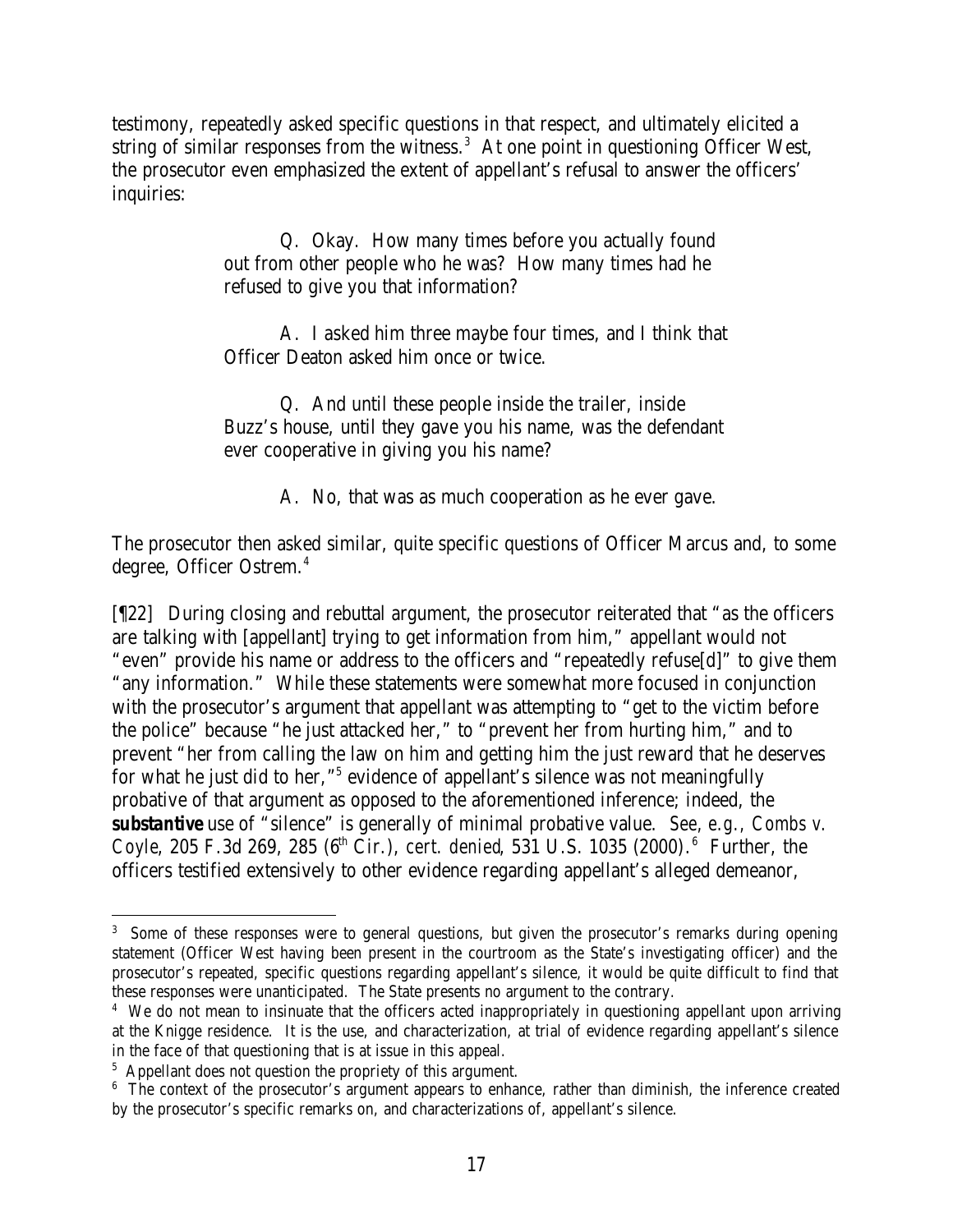alleged conduct, and alleged purpose at the Knigge residence (Officer Marcus testified that appellant said that he wanted to "go in and see if his girlfriend was there") that formed a basis much more probative of the prosecutor's argument. Lastly, in asserting that appellant's version of his conversation with Officer Ostrem was less credible than Officer Ostrem's version, the prosecutor stated that in talking with Officer Ostrem, there was "no explanation of innocence" by appellant.<sup>7</sup>

[¶23] The State contends that the instant case is indistinguishable from *Lancaster* in that appellant's silence regarding his name and address was "largely in response to questions that were not about the crime being investigated." In *Lancaster*, 2002 WY 45, ¶¶ 37 and 40, 43 P.3d at 96 and 97, an officer testified that upon encountering Lancaster "walking along a dirt road in a rural area at about 6:00 a.m." and, knowing that police in nearby Casper were attempting to locate a murder suspect, the officer asked Lancaster if he was "okay" and whether everything was "all right." According to the officer, Lancaster "ignored me or at least I felt he ignored me," "didn't respond to me at all," and the officer "felt that was suspicious." *Id.*, 2002 WY 45, ¶ 37, 43 P.3d at 96. We concluded that *Lancaster*

> was not a case where, faced with the accusations of investigating officers, the appellant made no response, only to have his silence used against him at trial as evidence of guilt. Instead, the fact that the appellant initially ignored the officer and failed to respond to him was presented in direct testimony simply as part of the circumstances under which the officer first encountered the appellant. It is significant that the questions and answers had nothing to do with the crime itself. It is also significant that, unlike in *Tortolito*, the prosecutor did not mention in opening or argue in closing that the appellant's silence somehow proved guilt.

*Id.*

[¶24] The circumstances of the instant case are distinguishable from those in *Lancaster*. In the instant case, Officers West, Deaton, and Marcus responded to a scene that included the alleged victim and the alleged suspect. At different times in the course of investigating that scene, the officers asked appellant to identify himself and his residence (at trial, the prosecutor, witnesses, and ultimately the jury were aware that appellant was the alleged suspect and that his residence was the alleged crime scene). The prosecutor's repeated use and characterization of that evidence throughout the trial transformed the instant case into

  $7$  The State devotes considerable argument to this particular statement. However, even in the context of the prosecutor's argument, this statement again appears to reinforce the totality of the remarks, questions, and testimony that occurred previously during the trial.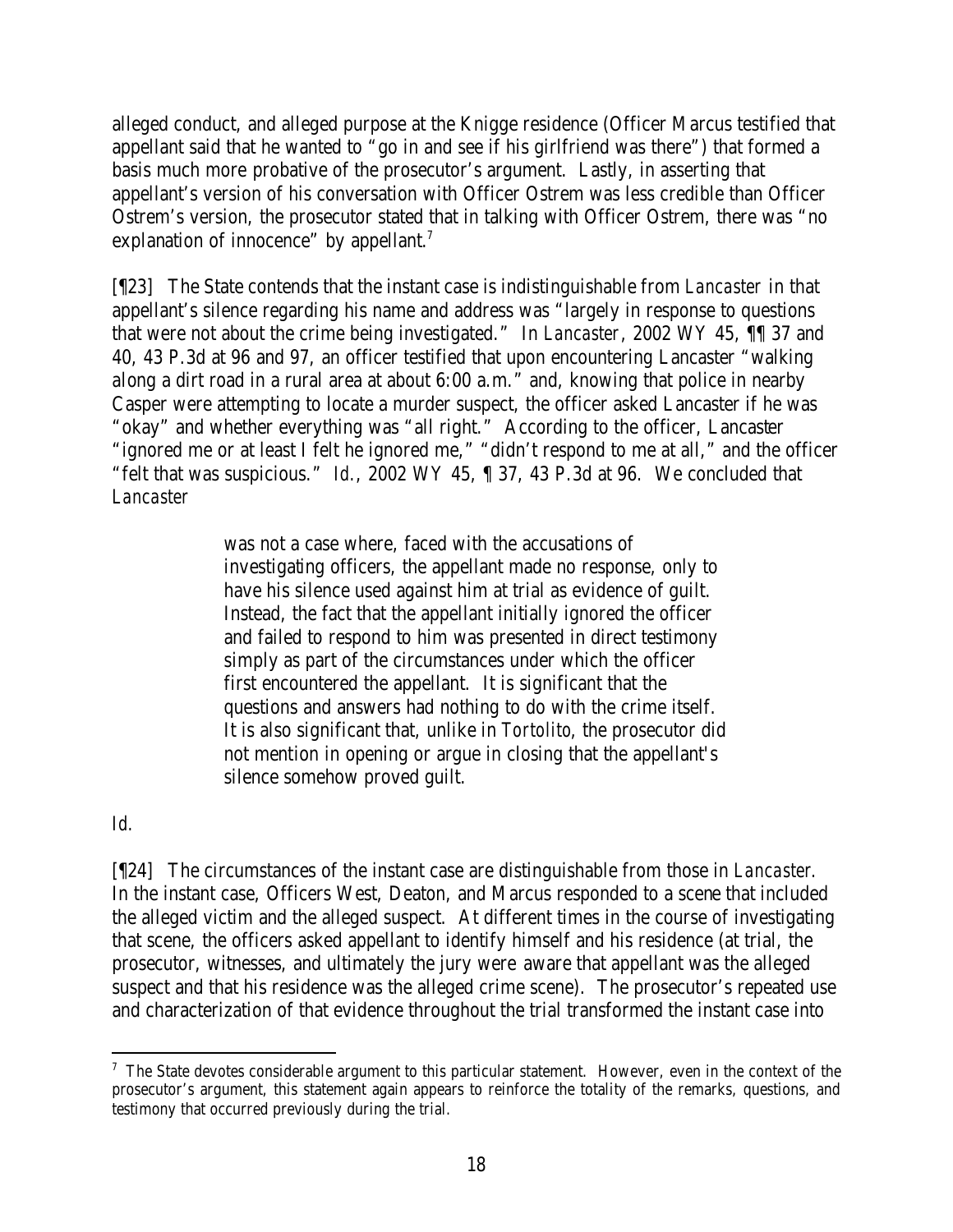much more than the brief testimony from one witness presented "simply as part of the circumstances under which the officer[s] first encountered" appellant. *Lancaster*, 2002 WY 45, ¶ 37, 43 P.3d at 96.

[¶25] Appellant also challenges portions of the prosecutor's cross-examination of appellant and a question posed to Officer West during the prosecution's rebuttal case. While one might conceivably argue that such questioning was appropriate for limited impeachment purposes once appellant chose to testify, neither party specifically addresses that issue on appeal. Nevertheless, considering the facts of the instant appeal, we are concerned that to validate the prosecutor's remarks during opening statement and the questions posed, and the substantive testimony elicited, thereafter during the State's case-in-chief could place "substantial pressure" on a defendant "to waive the privilege against self-incrimination . . . at trial in order to explain the prior silence" and undermine one of the fundamental values surrounding the privilege. *Combs*, 205 F.3d at 285.

## *Other Issues*

[¶26] Appellant asserts that the district court's failure to bifurcate the trial, and separately to consider evidence of his two prior convictions for battery against a household member, violated appellant's right to procedural due process.<sup>8</sup> Appellant's trial counsel did not request a bifurcated trial. Instead, appellant's trial counsel and the prosecutor stipulated to the jury at the end of the prosecution's case-in-chief that appellant had two prior battery convictions "against his former girlfriend," who was a household member, and then stipulated that the slightly-redacted judgment(s) and sentence(s) reflecting these prior convictions be introduced into evidence. We anticipate that, on remand, appellant will raise this issue in the district court.

[¶27] We first note that the United States Supreme Court has rejected the argument that due process requires a "two-stage jury trial . . . whenever a State seeks to invoke an habitual-offender statute." *Spencer v. State of Texas*, 385 U.S. 554, 564-65, 87 S.Ct. 648, 17 L.Ed.2d 606 (1967). In *Spencer*, 385 U.S. at 559, the petitioners claimed that "Texas' use of prior convictions in the current criminal trial of e ach petitioner was so egregiously unfair upon the issue of guilt or innocence as to offend the provisions of the Fourteenth Amendment . . .." The United States Supreme Court found as follows:

> To say the United States Constitution is infringed simply because this type of evidence may be prejudicial and limiting instructions inadequate to vitiate prejudicial effects, would make inroads into this entire complex code of state criminal

 <sup>8</sup> In advancing this argument, appellant does not cite or refer to the Wyoming Constitution. Interestingly, the State's response to appellant's argument fails to address the procedural due process issue at all.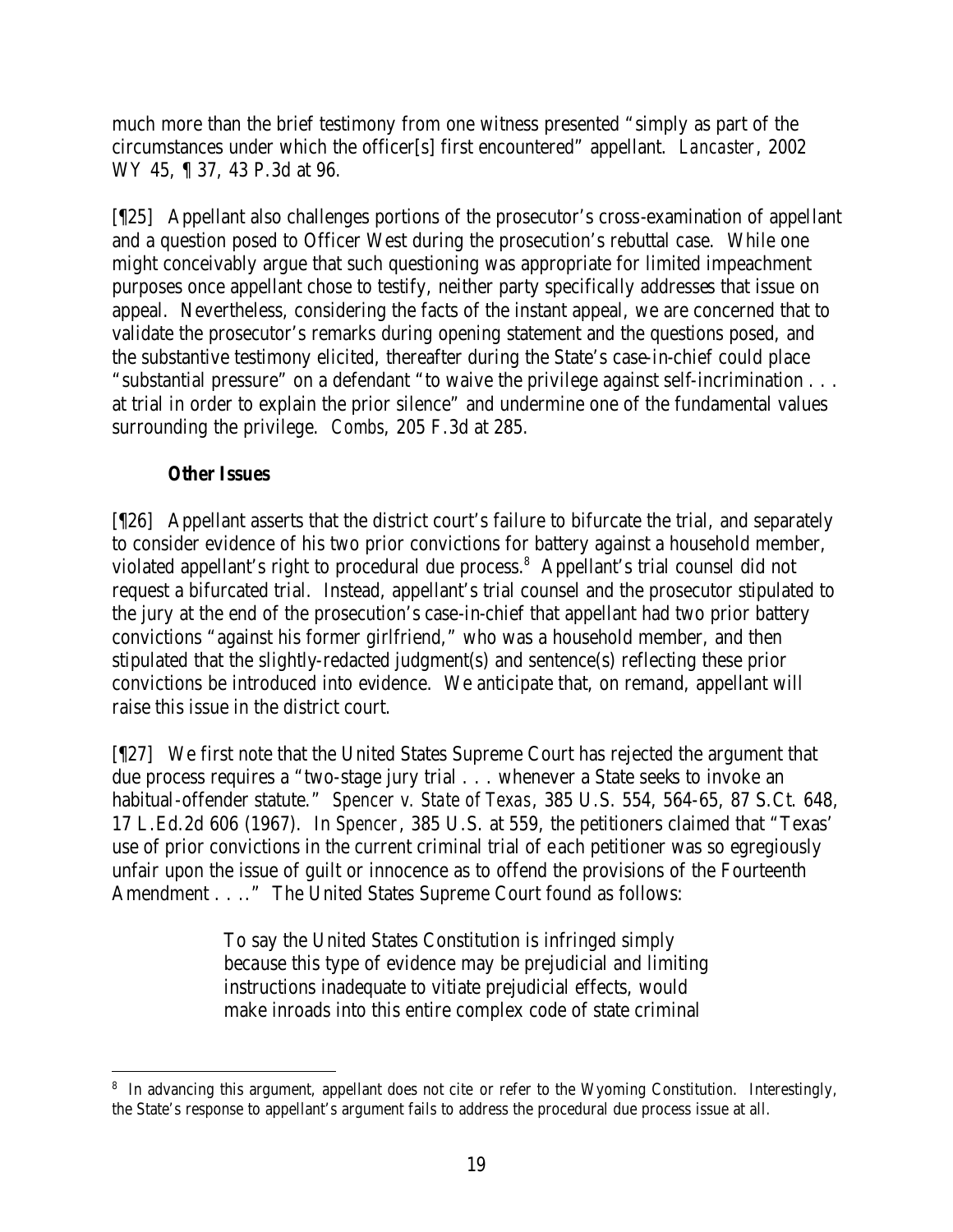evidentiary law, and would threaten other large areas of trial jurisprudence. . . .

. . .

. . . Two-part jury trials are rare in our jurisprudence; they have never been compelled by this Court as a matter of constitutional law, or even as a matter of federal procedure. With recidivism the major problem that it is, substantial changes in trial procedure in countless local courts around the country would be required were this Court to sustain the contentions made by these petitioners. This we are unwilling to do. To take such a step would be quite beyond the pale of this Court's proper function in our federal system. It would be a wholly unjustifiable encroachment by this Court upon the constitutional power of States to promulgate their own rules of evidence to try their own state-created crimes in their own state courts, so long as their rules are not prohibited by any provision of the United States Constitution, which these rules are not.

*Id.* at 562-69 (footnote omitted). Indeed, the

question of whether a determination by the court or a jury of a second or previous conviction or at what stage for purposes of enhancing punishment raises no constitutional question. It raises only a question of procedure. In *Spencer v. State of Texas*, . . . the court recognized that whether the question is presented to the jury or the court, even though there is a potential for prejudice when presented to a jury, it deals with a rule of evidence, not a question of constitutional due process.

*Munoz v. Maschner*, 590 P.2d 1352, 1357-58 (Wyo. 1979).

[¶28] Aside from appellant's argument that the district court's failure to bifurcate the proceedings violated his right to procedural due process, appellant makes no substantive argument regarding precisely what procedure should be utilized. As a result, neither party has adequately briefed the issue and we will therefore only provide the following general guidance. First, Wyo. Stat. Ann. § 6-2-501(b) and (f)(ii) provide as follows:

> (b) A person is guilty of battery if he unlawfully touches another in a rude, insolent or angry manner or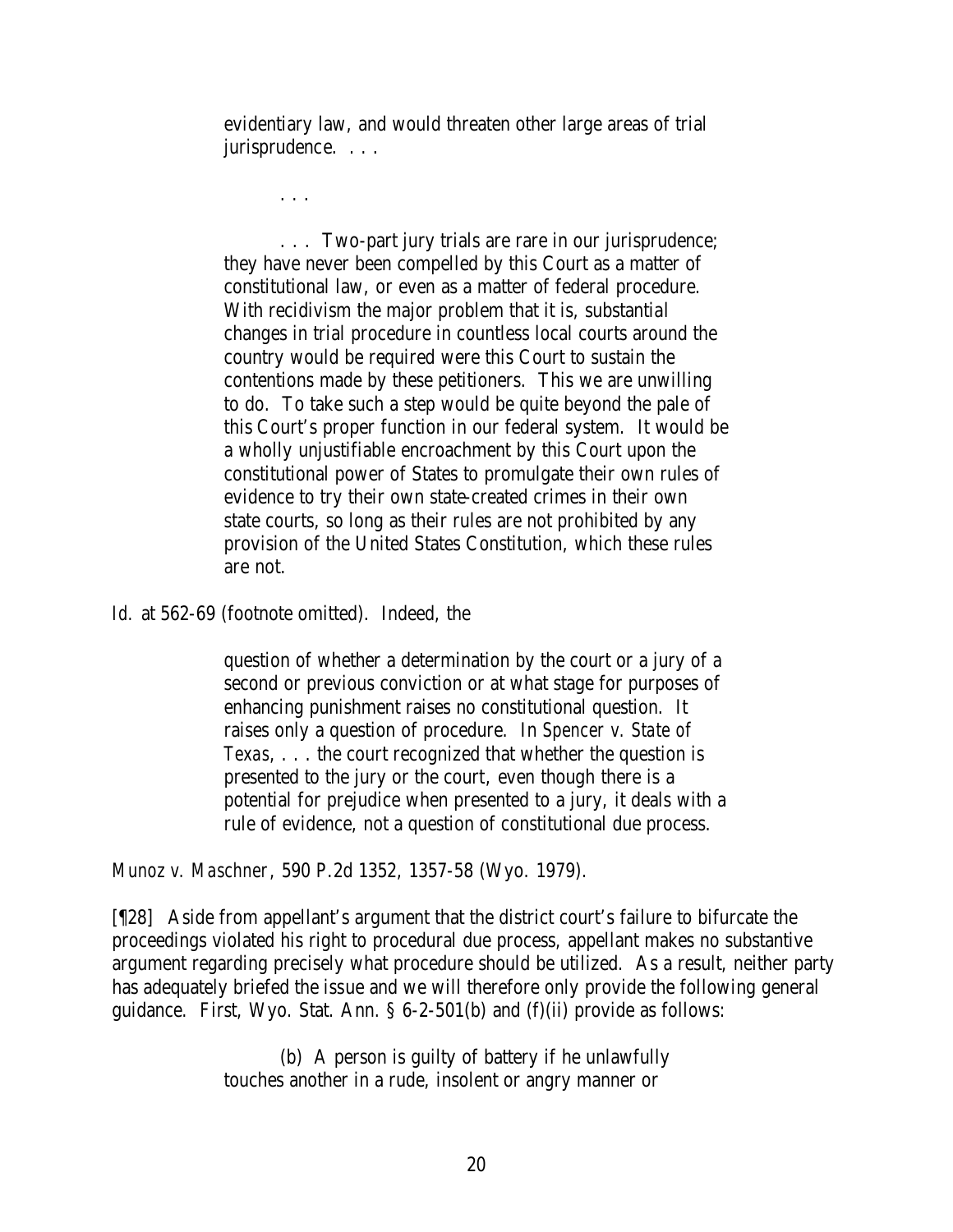intentionally, knowingly or recklessly causes bodily injury to another.

. . .

(f) A household member as defined by W.S. 35-21-102 who commits a second or subsequent battery against any other household member shall be punished as follows:

. . .

(ii) A person convicted upon a plea of guilty or no contest or found guilty of a third or subsequent offense under this subsection against any other household member, after having been convicted upon a plea of guilty or no contest or found guilty of a violation of W.S. 6-2-501(a), (b), (e) or (f), 6-2-502, 6- 2-503, 6-2-504 or other substantially similar law of this or any other state, tribe or territory against any other household member within the previous ten (10) years is guilty of a felony punishable by imprisonment for not more than two (2) years, a fine of not more than two thousand dollars (\$2,000.00), or both.

We have determined that Wyo. Stat. Ann. § 6-2-501(f) does not "create a new offense," but is "merely a sentence enhancement provision rather than being a new independent 'battery against a household member' offense" and enhances "the punishment for individuals who commit simple assault or battery two or more times against household members." *Fall v. State*, 963 P.2d 981, 984 (Wyo. 1998). It applies

> when the accused is presently accused of battering a household member and has previously been convicted one or more times of battering a household member.

#### *Id.*

[¶29] Second, according to the United States Supreme Court,

[o]ther than the fact of a prior conviction, any fact that increases the penalty for a crime beyond the prescribed statutory maximum must be submitted to a jury, and proved beyond a reasonable doubt.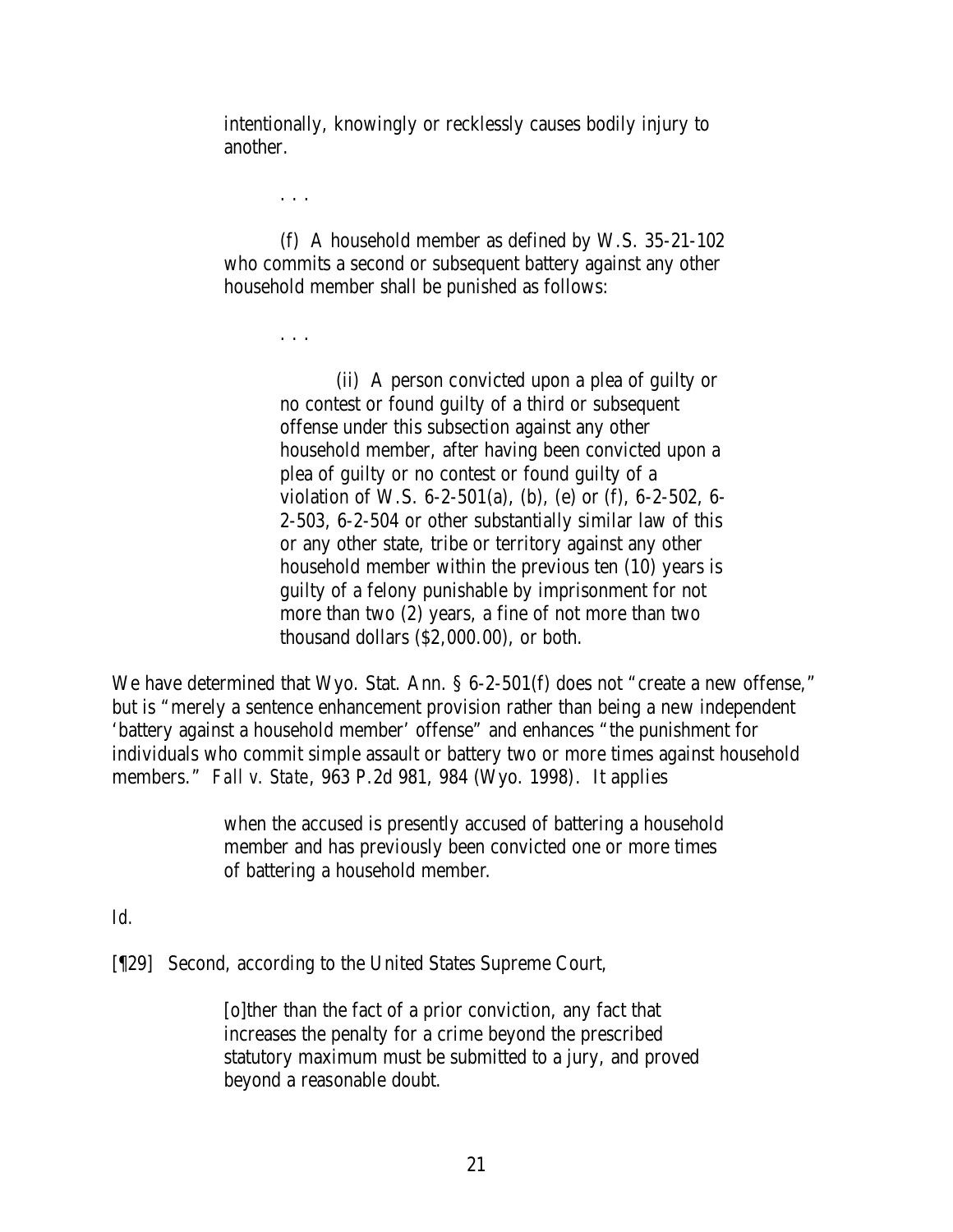*Apprendi v. New Jersey*, 530 U.S. 466, 490, 120 S.Ct. 2348, 147 L.Ed.2d 435 (2000). *See also United States v. Sullivan, 255 F.3d 1256, 1264-65 (10<sup>th</sup> Cir. 2001), <i>cert. denied*, 534 U.S. 1166 (2002) and *Joyner v. State*, 2002 WY 174, ¶ 19 n.5, 58 P.3d 331, 337-38 n.5 (Wyo. 2002). In *Jaramillo v. City of Green River*, 719 P.2d 655, 659 (Wyo. 1986), a case involving a city ordinance that enhanced the penalty for driving while under the influence based on prior convictions, we held:

> The rule in Wyoming is that unless a statutory right exists to have the question of prior convictions submitted to the jury, such as that encompassed in the Wyoming habitual criminal statutes, §§ 6-10-201 through 6-10-203, W.S.1977, the court rather than the jury can determine the question of prior convictions. Jaramillo contends, however, that there is language in *State ex rel. Motor Vehicle Division v. Holtz*, Wyo., 674 P.2d 732 (1983) which subjects the submission of prior convictions for driving while under the influence of intoxicating liquor to the same requirements as the habitual criminal statute. The language upon which Jaramillo relies is:

> > ". . . [T]he statutory requirement that the sentence to be imposed by the court be more severe as the number of prior convictions of the defendant increases makes the [D.W.U.I.] statute a habitual criminal act. Before the sentence of a defendant can be enhanced under such act, he must have notice of the fact that such is contemplated. Generally, the notice must be contained in the information or charge under which he is prosecuted. *Evans v. State*, Wyo., 655 P.2d 1214 (1982). Section 6-10-203(a), W.S.1977 (1983 Replacement), provides:

> > > '(a) An information or indictment which charges a person as an habitual criminal shall set forth the charged felony and allege the previous convictions.'

"Although here we are not concerned with felonies, the reason upon which this section is predicated is pertinent to the requirement of similar notice in DWUI cases." *State ex rel. Motor Vehicle Division v. Holtz*, *supra*, at 738.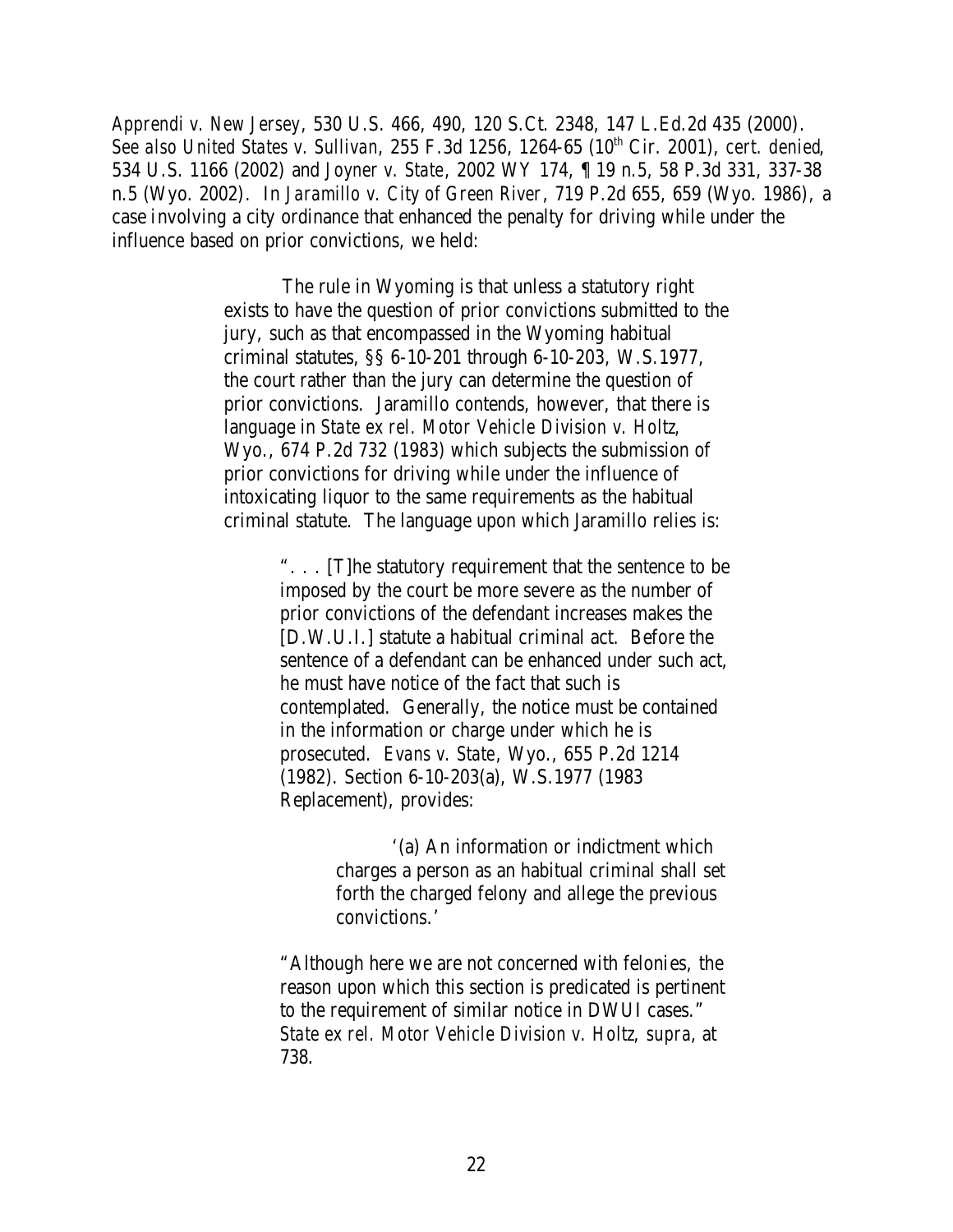Jaramillo is mistaken in his contention that this language brings this question within the statutory requirement that the issue be submitted to a jury. *In State ex rel. Motor Vehicle Division v. Holtz*, *supra*, the court simply recognized that due process requires notice if a former conviction is to be used to enhance punishment. Certainly the Wyoming habitual criminal statutes do not by their terms encompass misdemeanor convictions for driving while under the influence of intoxicating liquor. There is no indication in *Holtz* that the court could or would expand those statutes to encompass these misdemeanor offenses. The ordinance of the City of Green River does not require a determination by the jury of the issue of prior convictions. We hold that with respect to such sentence enhancement proceedings under the state statute or a similar city ordinance, unless the statutory language so requires, a right to a jury trial with respect to the existence of prior convictions does not exist.

Unlike the habitual criminal statutes, Wyo. Stat. Ann.  $\S 6-2-501(f)(ii)$  does not expressly provide for a jury determination with respect to the existence of prior convictions.<sup>9</sup>

[¶30] Appellant also raises three issues concerning the evidence admitted at trial. Appellant first argues that the testimony of an expert witness during the prosecution's rebuttal case constituted improper character evidence. The witness, a licensed professional counselor, testified to her observations regarding "the patterns of behavior in abusive domestic relationships" and the resulting "cycle of violence." The prosecutor utilized that testimony during his rebuttal closing argument. Shortly after the jury trial of the instant case, we issued an opinion in *Skinner v. State*, 2001 WY 102, 33 P.3d 758 (Wyo. 2001), *cert. denied*, 122 S.Ct. 1554 (2002). On remand, the prosecutor, in offering and arguing inferences based on such testimony, and the district court, in evaluating the admissibility of the proposed testimony, should carefully apply the principles we established in *Skinner*.

[¶31] Appellant next argues that "three (3) alleged admissions"<sup>10</sup> officers attributed to appellant at trial were obtained in violation of appellant's *Miranda* rights. According to

<sup>&</sup>lt;sup>9</sup> Any issue concerning whether appellant is entitled to a jury determination of any other fact that enhances the penalty pursuant to Wyo. Stat. Ann.  $\S 6-2-501(f)(ii)$  (i.e., whether the underlying offense that is to be tried to the jury was committed against a household member) is not presently before us.

<sup>&</sup>lt;sup>10</sup> While appellant does not specifically identify two of the three alleged statements, we are able to discern the two unidentified statements from information contained in his appellate brief. First, during the struggle between appellant and the officers at the Knigge residence, Officer West testified that appellant screamed that "she cheated on me or she's cheating on me, what was I supposed to do[?]" Second, while Officer Marcus transported appellant to the detention center in a patrol vehicle, appellant allegedly stated "all of a sudden" and "out of the blue" "What was I supposed to do? She was cheating on me." Finally, Officer